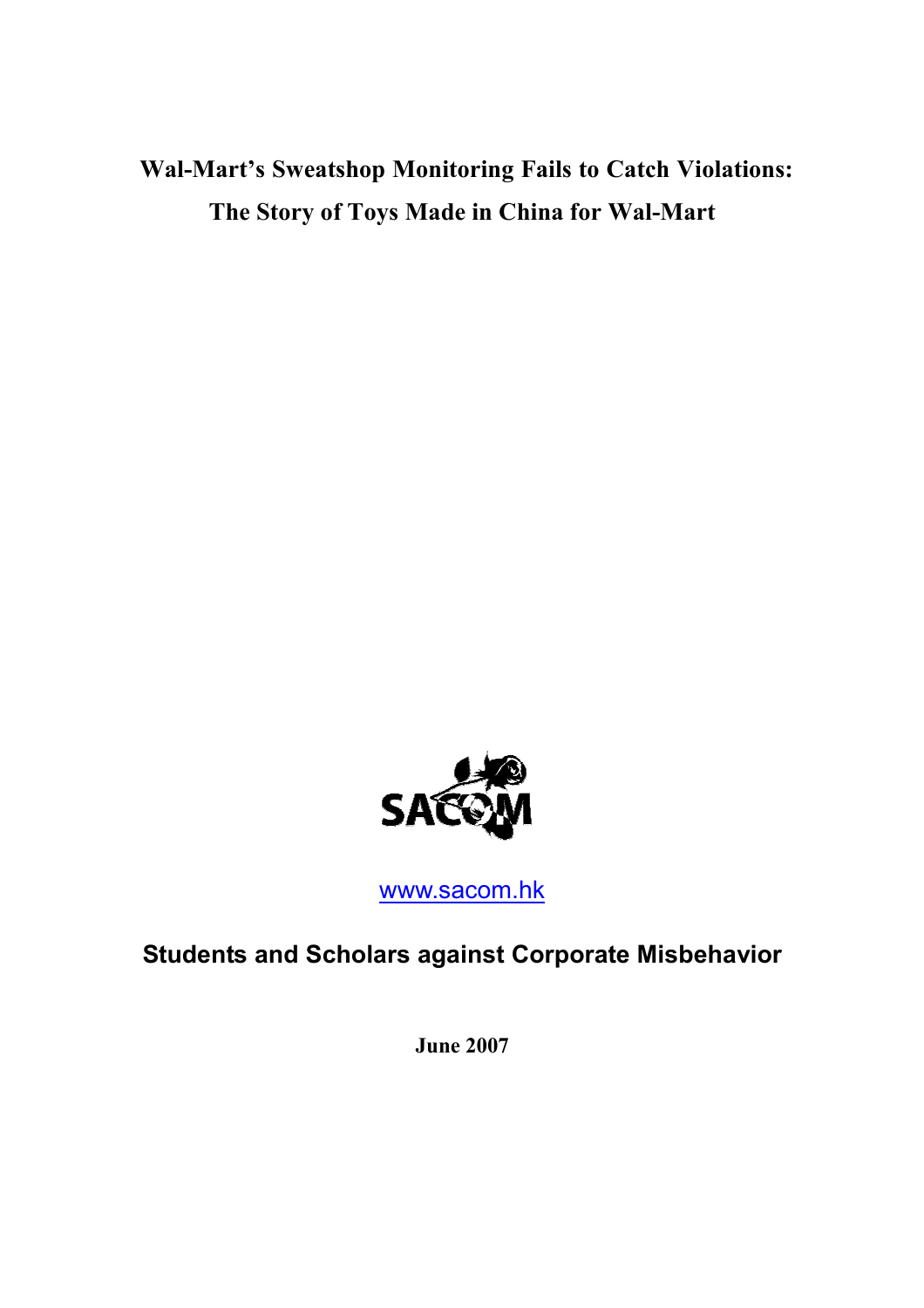# Wal-Mart's Sweatshop Monitoring Fails to Catch Violations: The Story of Toys Made in China for Wal-Mart

# **CONTENTS**

List of 5 Toy Factories: Names and Addresses

Executive Summary

- 1. Introduction: China's Export-Oriented Toy Industry
- 2. Wal-Mart's Unethical Sourcing Policy
- 3. Five Chinese Supplier Factories of Wal-Mart
- 3.1 Excessive, Forced Overtime and No Rest
- 3.2 Far From a Minimum Wage and Deductions
- 3.3 Unsafe Production Environment
- 3.4 Inferior Living Conditions
- 3.5 Punitive Fines
- 3.6 Workers Without a Contract
- 3.7 Non-Provision of Social Security
- 4. Factory Inspection and Falsification
- 5. Workers' Right to Join Union
- 6. SACOM's Demands: No More Sweatshop Toys Made for Wal-Mart

Appendix I, II, and III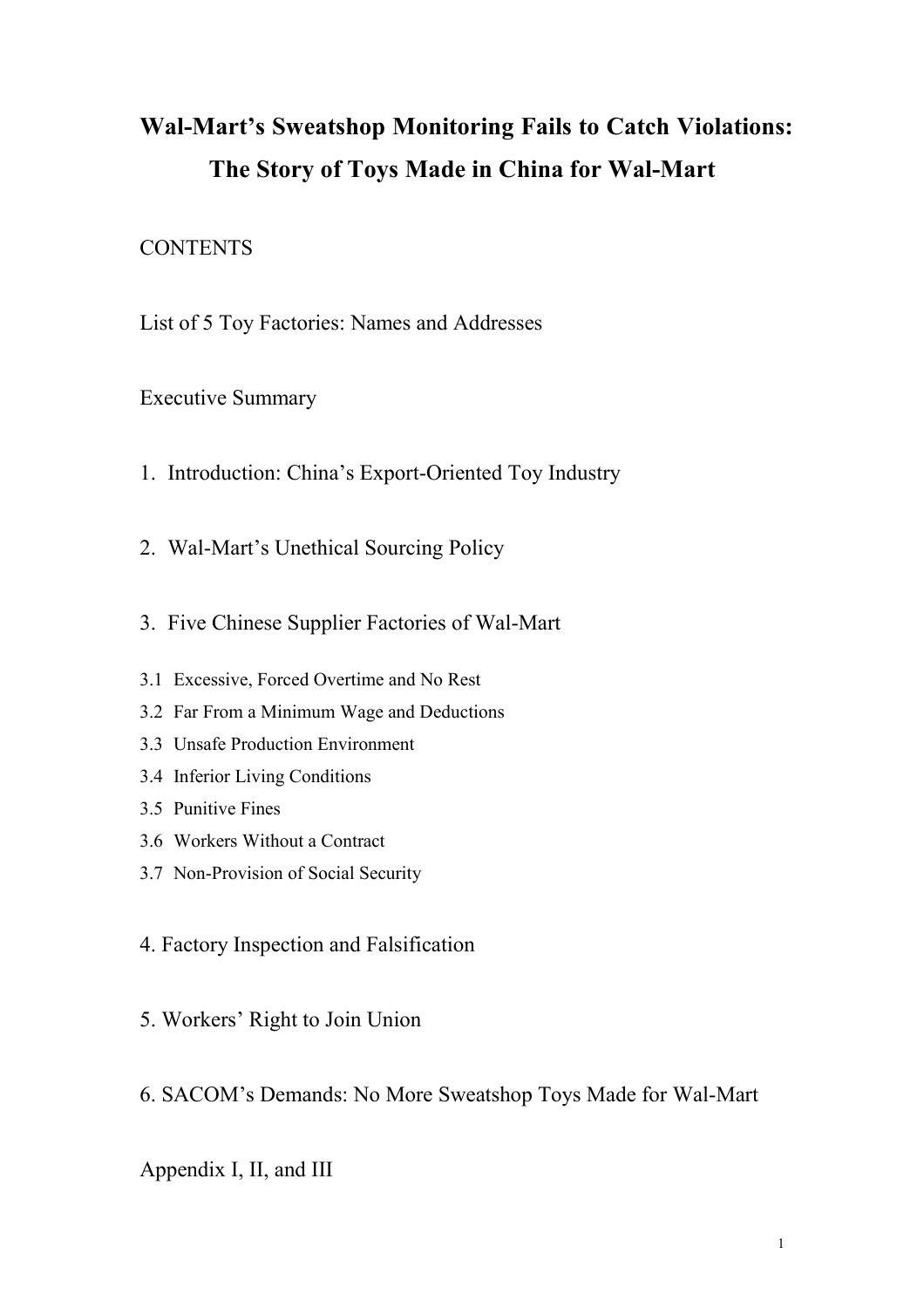# List of 5 Toy Factories: Names and Addresses

| Factory          | Location                    | Workforce*  |
|------------------|-----------------------------|-------------|
| Tai Hsing        | Longgang district, Shenzhen | 5,000-6,000 |
| Xin Tai Xing     | Baoan district, Shenzhen    | 1.000       |
| Zai Xing         | Baoan district, Shenzhen    | 1,000       |
| <b>Tai Qiang</b> | Baoan district, Shenzhen    | 1,500       |
| <b>Kam Long</b>  | Xiangzhou district, Zhuhai  | 1,000       |
| www.kamlong.com  |                             |             |

\* The approximate size of the workforce as of the field research, June 2005 – December 2006.

#### 1. Tai Hsing Toys (Shenzhen) Co., Ltd.

Address: Danzhutou Village, Bu Ji Town, Longgang District, Shenzhen City, Guangdong Province, China

#### 泰興(玩具)深圳有限公司

中國廣東省深圳市龍崗區布吉鎮丹竹頭村 Tel: 86 755 870 8835 Fax: 86 755 870 8744

#### 2. Xin Tai Xing Toys (Shenzhen) Co., Ltd.

Address: Gushu Road, Xin An Town, Baoan District, Shenzhen City, Guangdong Province, China

## 新台興塑膠電子製品(深圳)有限公司

中國廣東省深圳市寶安區新安鎮固戍路 Tel: 86 755 2749 7611 Fax: 86 755 2749 7614

## 3. Zai Xing Toys (Shenzhen) Co., Ltd.

Address: Songbo Industrial Park, Song Gang Town, Baoan District, Shenzhen City, Guangdong Province, China 再興電子(深圳)有限公司

中國廣東省深圳市寶安區松崗鎮洋涌河大道中段松柏工業園 Tel: 86 755 2749 7600

## 4. Tai Qiang Products

Address: Sanwei Village, Xi Xiang Town, Baoan District, Shenzhen City, Guangdong Province, China

# 泰強製品廠

中國廣東省深圳市寶安區西鄉鎮三圍村 Tel: 86 755 2747 6228 Fax: 86 755 2747 6954

#### 5. Kam Long Industrial Co., Ltd.

Address: Hongwan Industrial Park, Xiang Zhou District, Zhuhai City, Guangdong Province, China

## 鑑隆實業有限公司

中國廣東省珠海市香洲區洪灣工業區 Tel: 86 756 881 7788 Fax: 86 756 881 7688 Website: www.kamlong.com Email: info@kamlong.com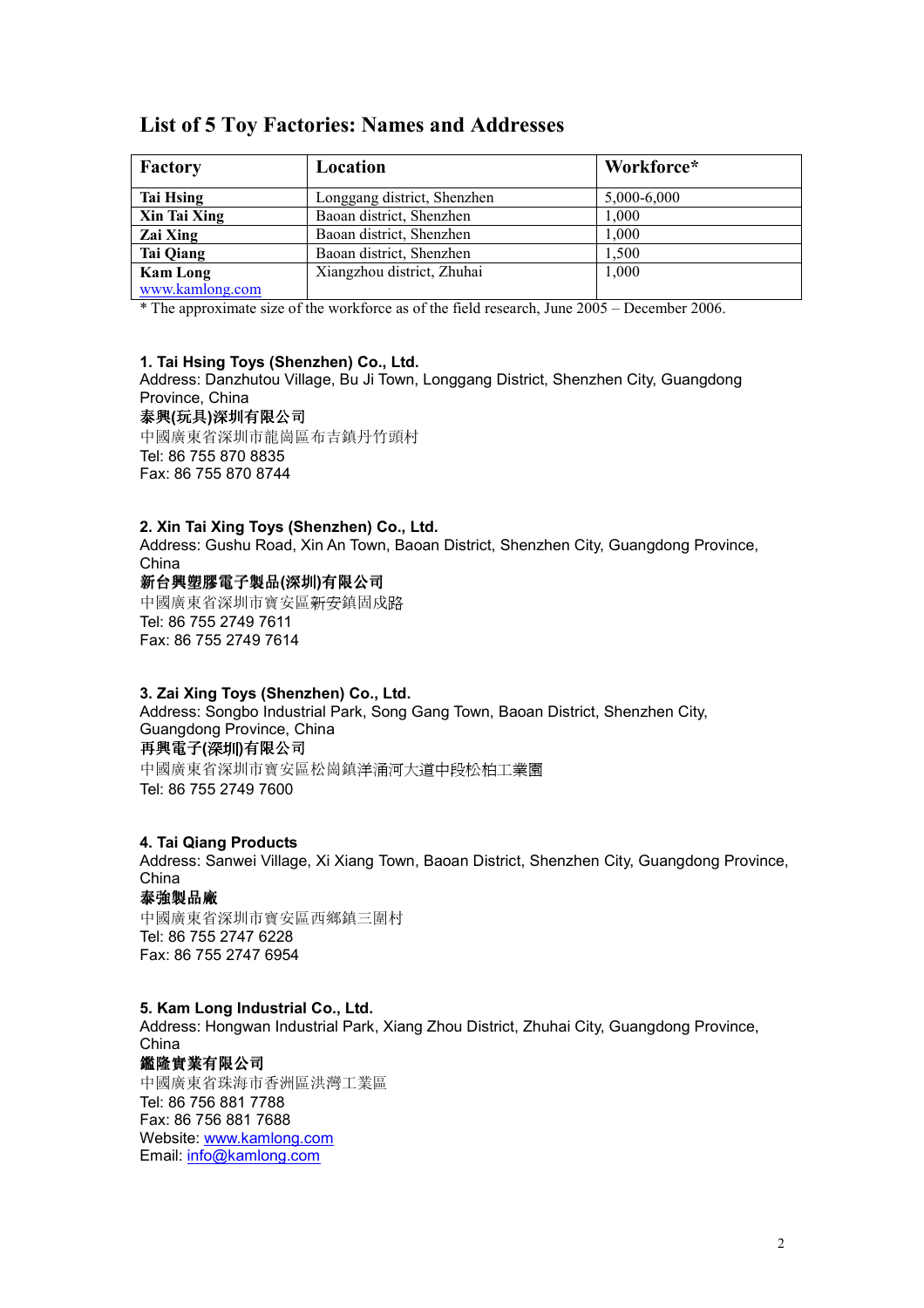# Executive Summary

Field research by Students and Scholars against Corporate Misbehavior (SACOM) shows that Wal-Mart – China's eighth largest trading partner – consistently fails to catch and stop serious labor violations in its Chinese supplier factories, despite recent reforms to its monitoring system. Indeed, the working conditions in Wal-Mart's Chinese supplier factories are increasingly falling below the International Labor Organization's defined minimum standard for socially acceptable work.

Interviews conducted between June 2005 and December 2006 with eighty-two workers at five Wal-Mart toy supplier factories in the industrial zones of Shenzhen and Zhuhai in Guangdong province uncovered widespread illegal and unethical labor practices that previously eluded Wal-Mart auditors.

During off-site interviews, workers at the five Wal-Mart toy factories gave SACOM researchers detailed accounts concerning wage and hour violations, unsafe working conditions, unsanitary worker housing, hash punishments and heavy fines, deprivation of labor contract protection, non-provision of social security, illegal firings and suppression by factory management. For example:

- Excessive and Forced Overtime All five factories impose a "6-day workweek" and a minimal 11-hour workday on production workers – making for a 66 to 78 hour workweek. The most serious case among the five factories occurred at Zhuhai-based Kam Long. Kam Long workers report that on average they work as many as 28 days per month and up to 30 days when filling rush orders. In one month their working hours reached a record high of 336 hours. They also complain that they are not allowed to refuse overtime – even when they have a bad cold or headache. According to Article 3 of State Council Rules on Working Hours, working hours should not exceed 8 hours a day and 40 hours a week – Wal-Mart's own Standard for Suppliers calls for a 60 hour workweek.
- Wage Violations All five factories fail to provide workers with legally mandated minimum wage. In general workers earn only between RMB 600 and 800 per month, despite excessive overtime work throughout the entire month. Overtime hourly wages are arbitrarily set by the management but not paid at least 150% the normal hourly wages on weekdays, 200% on weekends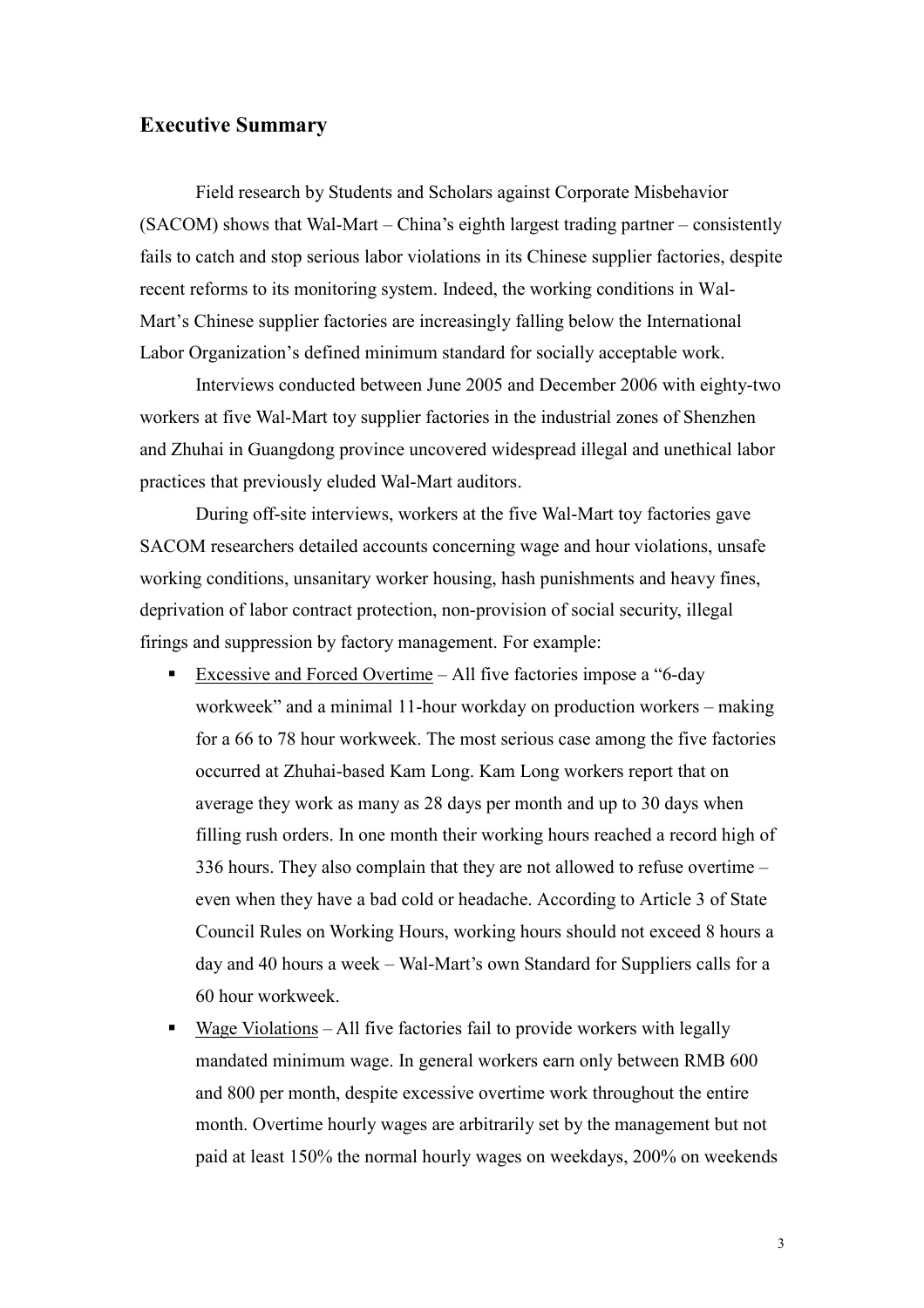and 300% on statutory holidays, a serious violation of Article 44 of the Chinese Labor Law. At Kam Long, many workers report being cheated out of wages. When one worker attempted to check his wage records for miscalculations with his supervisor, he was denied. Both piece-rate and timerate workers complain about unfair treatment. The management is found paying its hourly production workers only RMB 2.04, some 50 percent less than the current level at RMB 4.12!

- Unsafe Working Conditions Workers in several factories are exposed to a number of health hazards. For instance, a 22-year-old Tai Qiang male worker's left leg was pressed by a heavy machine, bone fractured, and delayed medical treatment. He testified that all his co-workers were not given any protection gear. For another instance, workers in the blow molding department at Kam Long report that the knives they use are very sharp and they have to work quickly to keep up with the production pace. As a result, a lot of workers cut their fingers. One worker even cut down to the bone but afterwards just wrapped it up, because the factory would not allow him to go to the hospital. These workplace practices are in serious violations of the Chinese Labor Law, the Production Safety Law, and the Code of Occupational Disease Prevention. Inspectors from Wal-Mart rarely paid any attention to worker safety but product quality, said most of the workers interviewed.
- Deplorable Worker Housing and Unacceptable Canteen Food Workers report unsanitary housing conditions at all five factories. For example, one worker at Tai Hsing said the company dormitory is "not suitable for human beings to live in!" Twelve male adults are squeezed into one dormitory room. There is virtually no private or personal space and the communal bathrooms are dirty. Worse still, workers report waiting for one hour on average to get into the shower. Workers also report a strong dissatisfaction with foods served in factory canteens. For example, at Kam Long, a worker said, "We have to eat vegetables almost every day – it is disgusting. We eat fried egg and bitter melon and the food is often burnt. The bitter melon does not even have the flavor of bitter melon. These dishes usually have something in them that is difficult to choke down so we just swallow it all in one gulp."
- Punishments and Fines Rules are for breaking at all five factories. Workers at Tai Qiang, for instance, are fined 10 yuan for failure to put on a work cap,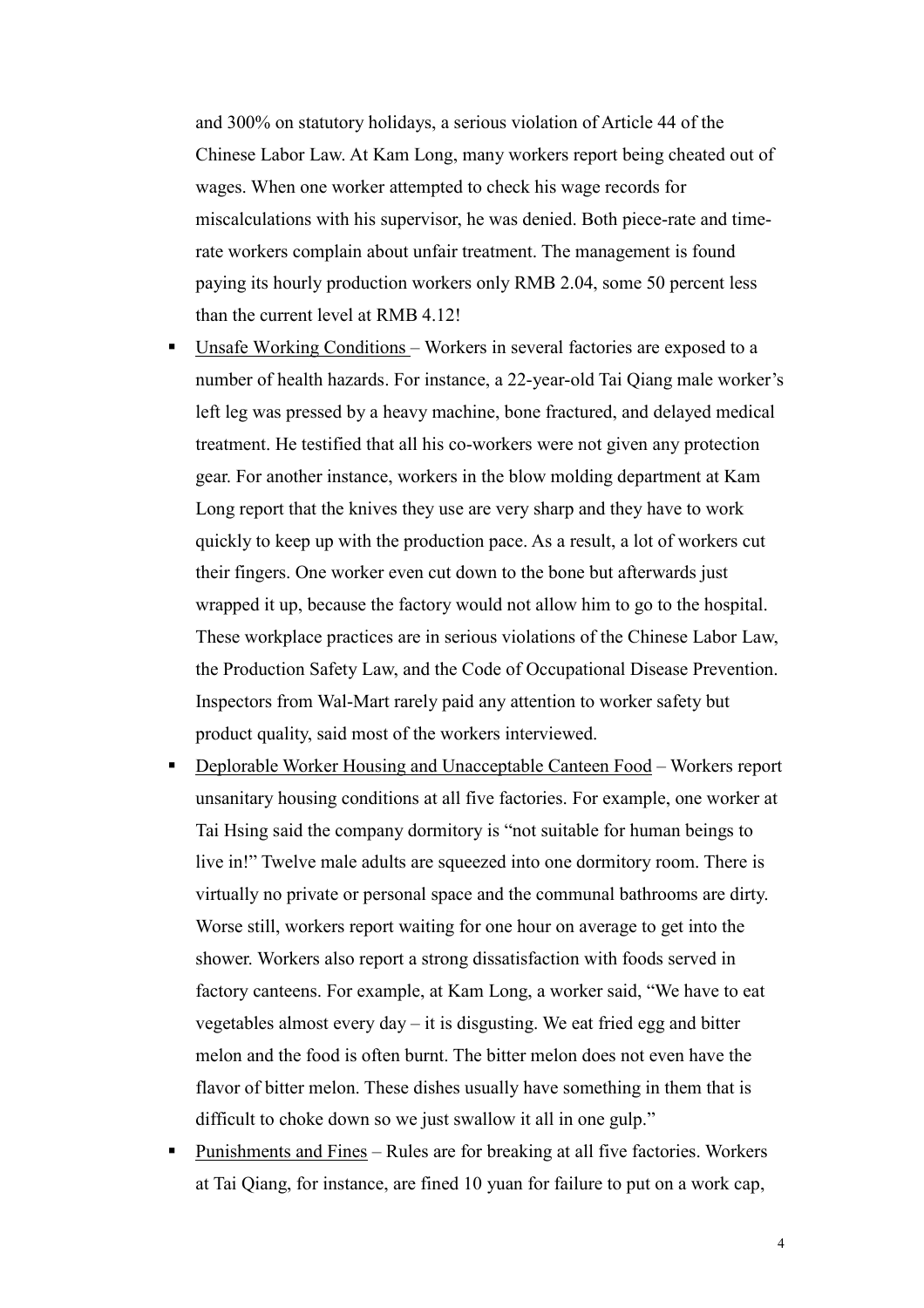10 yuan for loss of staff card, 50 yuan for "misconduct" from the viewpoint of management, and 80 yuan for "serious offenses." For another instance, workers at Kam Long, a Wal-Mart "approved factory," are deducted 3 days' wages and bonuses if they miss a day of work.

- Workers Without a contract Wal-Mart claims to be committed to an ethical sourcing policy, in which suppliers sign labor contracts with workers to protect their fundamental rights. In reality, 4 of the 5 surveyed factories sign contracts only with older workers, and information of the  $5<sup>th</sup>$  case is not available.
- Non-Provision of Social Security All 5 factories do not provide their workers with any medical insurance or pensions, an infringement of the Social Security Regulations. The few older workers who have enrolled in the industrial injury insurance schemes comment critically that their management does this with an intention to deal with audits from factory's customers, but not for the wellbeing of workers.

### Scripts, Threats and Hidden Workers

Testimony and evidence collected from factory workers also sheds new light on why Wal-Mart's supplier code of ethics and top-down monitoring program consistently fails to stop serious labor violations.

Many supplier factories have gotten better at concealing labor abuses, so as to survive in the "race to the bottom" global economy. At the Tai Hsing toy factory in Shenzhen, managers conducted "training sessions" with workers on how to answer questions from Wal-Mart's auditors in preparation for pre-announced inspections. At these trainings, managers warned workers, "If you answer auditors' questions incorrectly, we get to lose orders and you get to lose your job." Management at the Tai Hsing factory also instructed workers that if they answered Wal-Mart's questions "correctly," they would earn a RMB 50 bonus, otherwise they would be dismissed.

At the Kam Long toy factory in Zhuhai, managers resorted to fraudulent tactics by preparing a set of scripts for frequently asked questions, forced workers to commit a standardized answer key to memory in dealing with an upcoming Wal-Mart audit. On the day of the audit, all the workers without labor contracts, workers without social insurance, and novice workers were required to take a day off to avoid detection.

### Failing Standards for Suppliers, Suppression of Union Rights

Wal-Mart, in its 2005 "Standards for Suppliers," claims to be committed to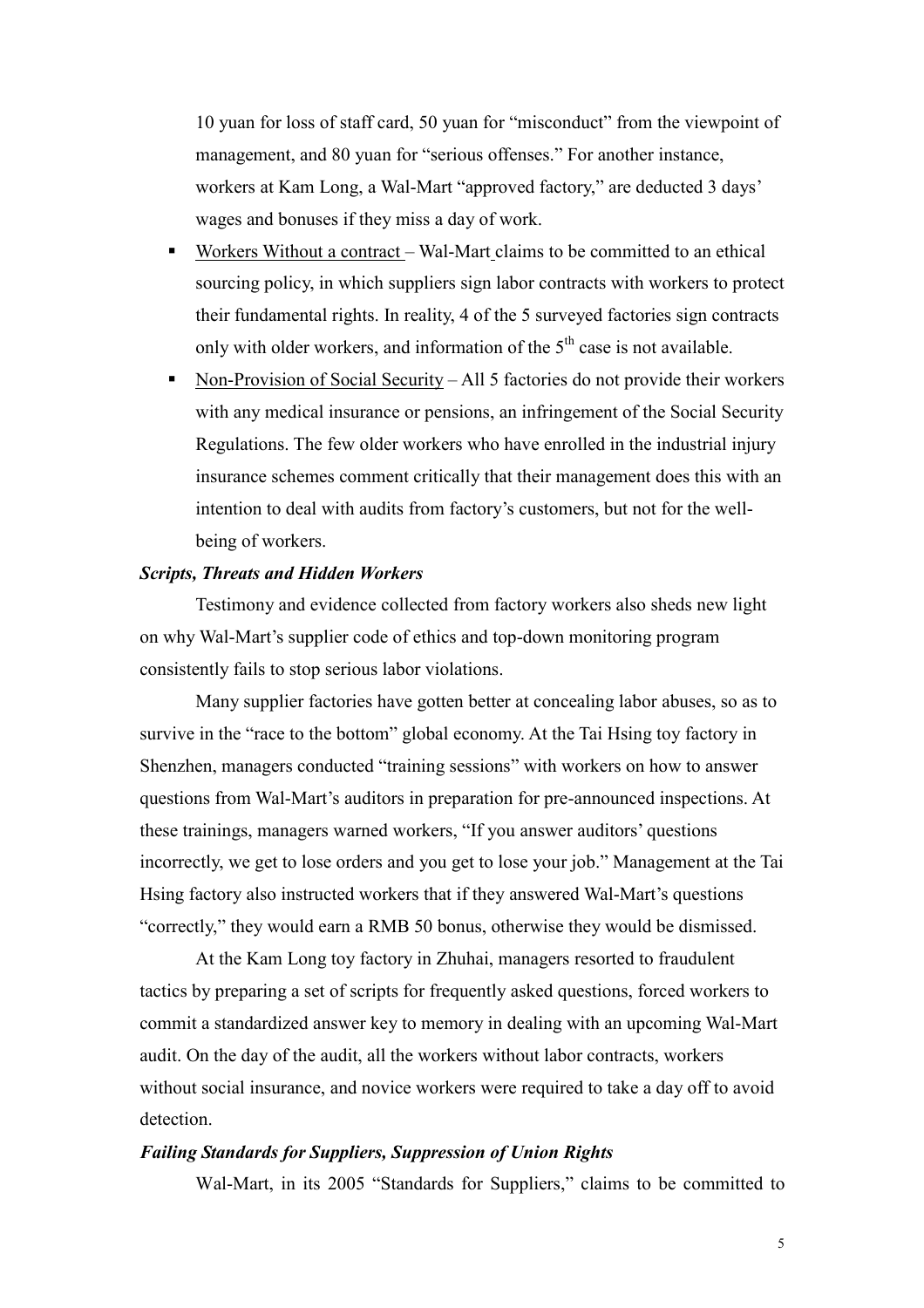workers' rights to "freedom of association" but workers argue the opposite. When Tai Qiang workers petitioned to the Wal-Mart corporate responsibility department in April 2005 to set up a worker-run union in accordance with the local law, they did not receive any reply. Wal-Mart turned a blind eye to their sufferings when the worker leaders were retaliated and laid off by the factory management.

 At Kam Long, in one worker's words, "We all are forced to keep our resentment to ourselves, there is nowhere to register complaints… and we are afraid if we do complain, we will be fired or receive wage deductions."

# The Wal-Mart Squeeze

Widespread accounts of labor violations in Wal-Mart's supplier factories indicate that Wal-Mart's attempt to improve working conditions in China and other countries is failing. Wal-Mart's low-cost sourcing strategy coupled with its inadequate monitoring system encourages suppliers to violate even the most basic laws and ethical standards.

In light of these first-hand findings, SACOM calls on Wal-Mart to collaborate with civil society groups to provide workers with labor rights training programs, to support democratic elections run by workers for the establishment of worker representation mechanisms, and to engage workers in monitoring corporate responsibility for the long term.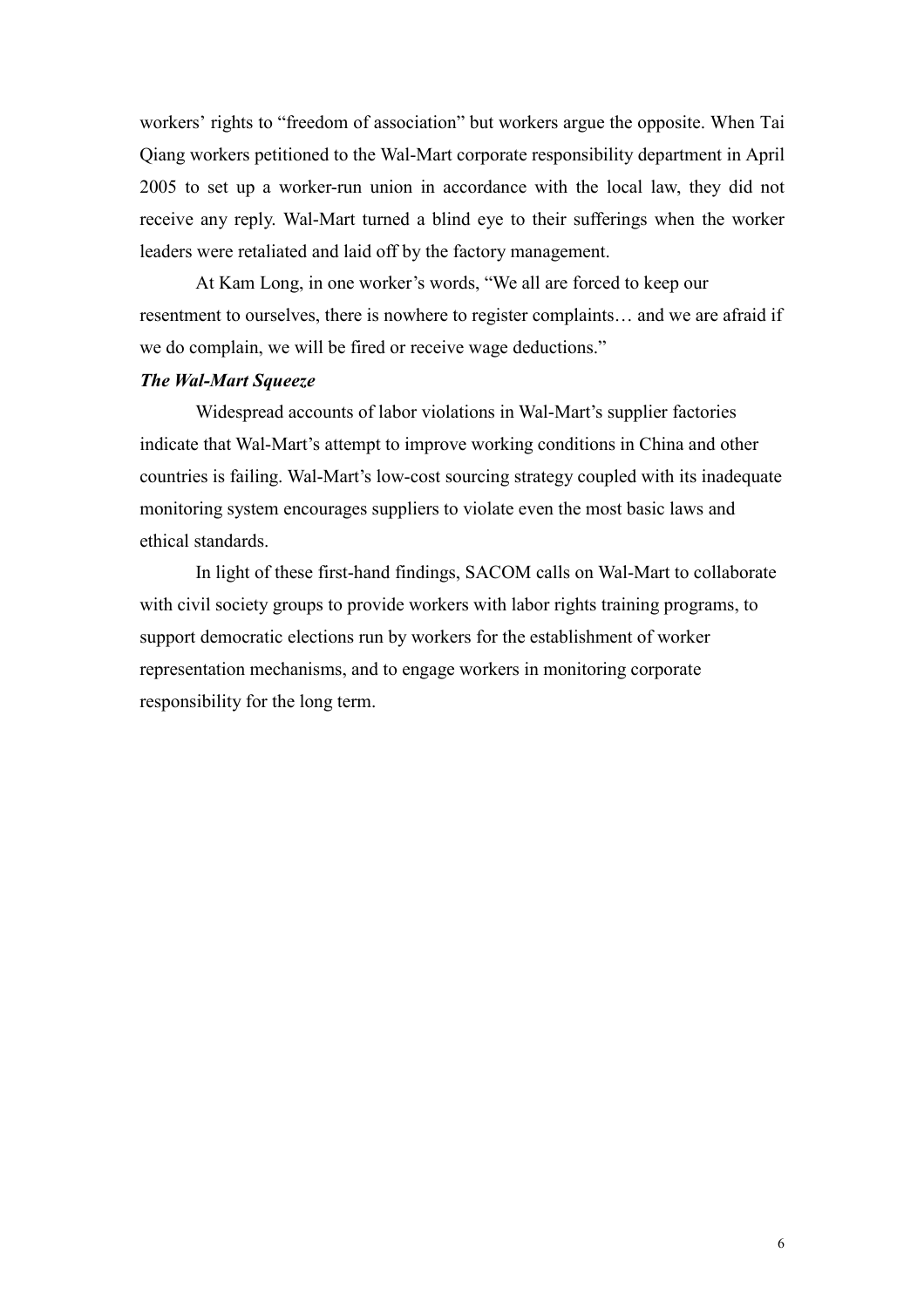# 1. Introduction: China's Export-Oriented Toy Industry

China is the largest producer and exporter of toys in the world. The United States and the European Union are key markets for toys "Made in China," accounting for 47.7 percent and 22.4 percent of the country's total toy exports in  $2005$ .<sup>1</sup> China's share of the United States toy market had more than doubled from 41.4 percent in 1992 to 86.2 percent in 2006.<sup>2</sup>

China's toy manufacturing industry is concentrated in the coastal region. In 2005, more than 95 percent of Chinese toy production was located in Guangdong, Fujian, Zhejiang, Jiangsu, and Shandong provinces.<sup>3</sup> Guangdong alone accounted for  $69.3$ percent of toy production in China.<sup>4</sup> The majority of toy factories in Guangdong are run by Hong Kong investors who shifted labor-intensive, low value-added production to the Pearl River Delta in the 1980s to take advantage of low labor costs.<sup>5</sup> Most Chinese toy firms, owned by either Hong Kong or domestic businesses, are original equipment manufacturers (OEM), producing brand name products for overseas manufacturers or retailers.

The competitiveness of China's export-oriented toy industry is, in short, based on a low price strategy which is made possible by "race to the bottom" production costs. In particular, low labor costs are the most important determinant of competitiveness in China's toy industry.

Simultaneously, China's toy industry has been criticized for sacrificing workers' rights to maintain a low-price-centered business model. Journalists and labor rights advocacy groups have exposed systemic sweatshop abuses in China and elsewhere. The root cause of these labor pains can be traced to fierce competition among multinationals and hence the downward pressure on labor standards in their global supply chains.

<sup>&</sup>lt;sup>1</sup> "Toy Exports up 42% in 1<sup>st</sup> 11 Months of 2005," *Global News Wire - Asia Africa Intelligence Wire*, January 19, 2006.

<sup>&</sup>lt;sup>2</sup> The International Trade Administration of the US Department of Commerce, "Top 25 Import Sources for All Toys, Games and Dolls SIC 3942, 3944: Customs Value," 1992-2006. See

http://www.ita.doc.gov/td/ocg/imp3942\_44.htm; and http://www.ita.doc.gov/td/ocg/archive/aimp3942\_44.htm. <sup>3</sup> "Bigger and Better: The Continued Growth of China's Toy Industry," Playthings, October 1, 2006.

<sup>4</sup> See footnote 1.

<sup>&</sup>lt;sup>5</sup> Xianggang Wanju Changshang Hui [The Toys Manufacturer's Association of Hong Kong], 2001, p.1-2.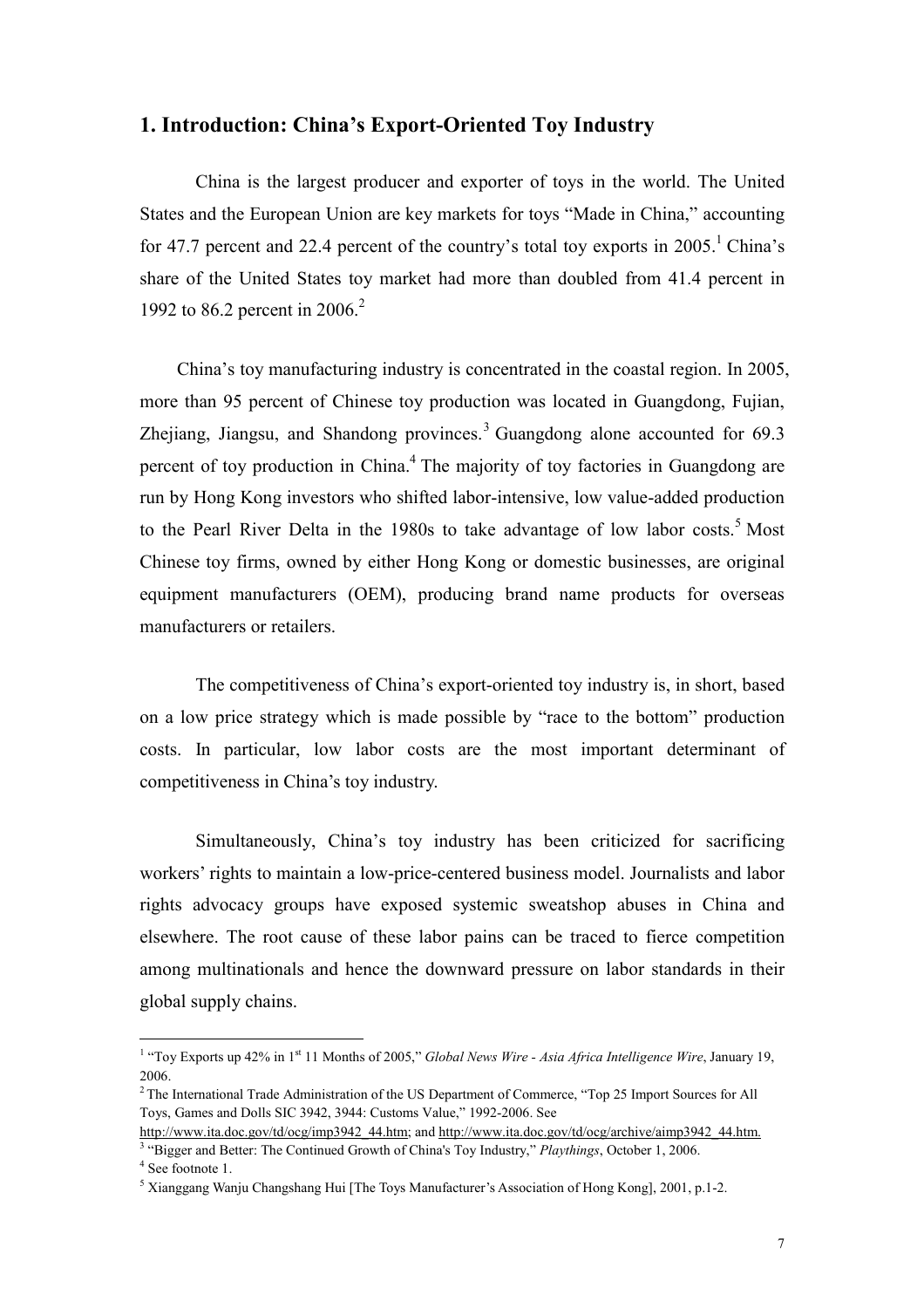Wal-Mart, in response to the anti-sweatshop movement, has adopted a corporate code of conduct and employed various kinds of monitoring systems. Yet, based on our 5 in-depth case studies of toy factories in southern China, SACOM finds that Wal-Mart's Corporate Social Responsibility (CSR) mechanism remains extremely weak. The voluntary, self-policing compliance programs of Wal-Mart, which lack both worker and NGO participation, are completely without credibility.

# 2. Wal-Mart's Unethical Sourcing Policy

China is Wal-Mart's largest sourcing country. Wal-Mart, despite its claims to "Buy American" in the 1990s, doubled its imports from China between 1997 and 2002 to US \$12 billion. $6$  In 2003, Wal-Mart established its own global procurement division headquartered in Shenzhen city, which has 21 offices located in 18 countries to hunt for the cheapest raw materials, manufacturers and shipping routes. In the same year, more than 80 percent of Wal-Mart's 6,000 supplier factories were based in China.<sup>7</sup> During 2002 to 2004, Wal-Mart increased its Chinese imports by 50 percent, so that the value of Chinese-made goods imported by Wal-Mart reached US \$18 billion in 2004. $8$ 

Wal-Mart's dominance in the global marketplace has forced toy supplier factories at different tiers to live with its low-price business model. Pitting its suppliers one against another, Wal-Mart squeezes the lowest price out of its supply chain. Wal-Mart often sells popular toys at cost or below its rivals' costs. Chinese officers of the Toy Association in Guangdong remarked, "U.S. buyers demand prices that are not reasonable…. Wal-Mart in particular puts a lot of pressure on prices, and as they order so much from China, it has a large influence."<sup>9</sup> Toy merchandisers squeeze their overseas OEM suppliers for the lowest price, and OEM suppliers pass on the cost by squeezing wages and cutting corners on working conditions.

 $\overline{a}$ 

 $6$  Fishman, Charles. 2006. The Wal-Mart Effect, p.102-103. New York: The Penguin Press.

<sup>&</sup>lt;sup>7</sup> Peter S. Goodman and Philip P. Pan, "Chinese Workers Pay for Wal-Mart's Low Prices." Washington Post A1, February 8, 2004.

<sup>8</sup> See footnote 6.

 $9$  "China's toy industry feels growing pains." USA TODAY, December 21, 2006.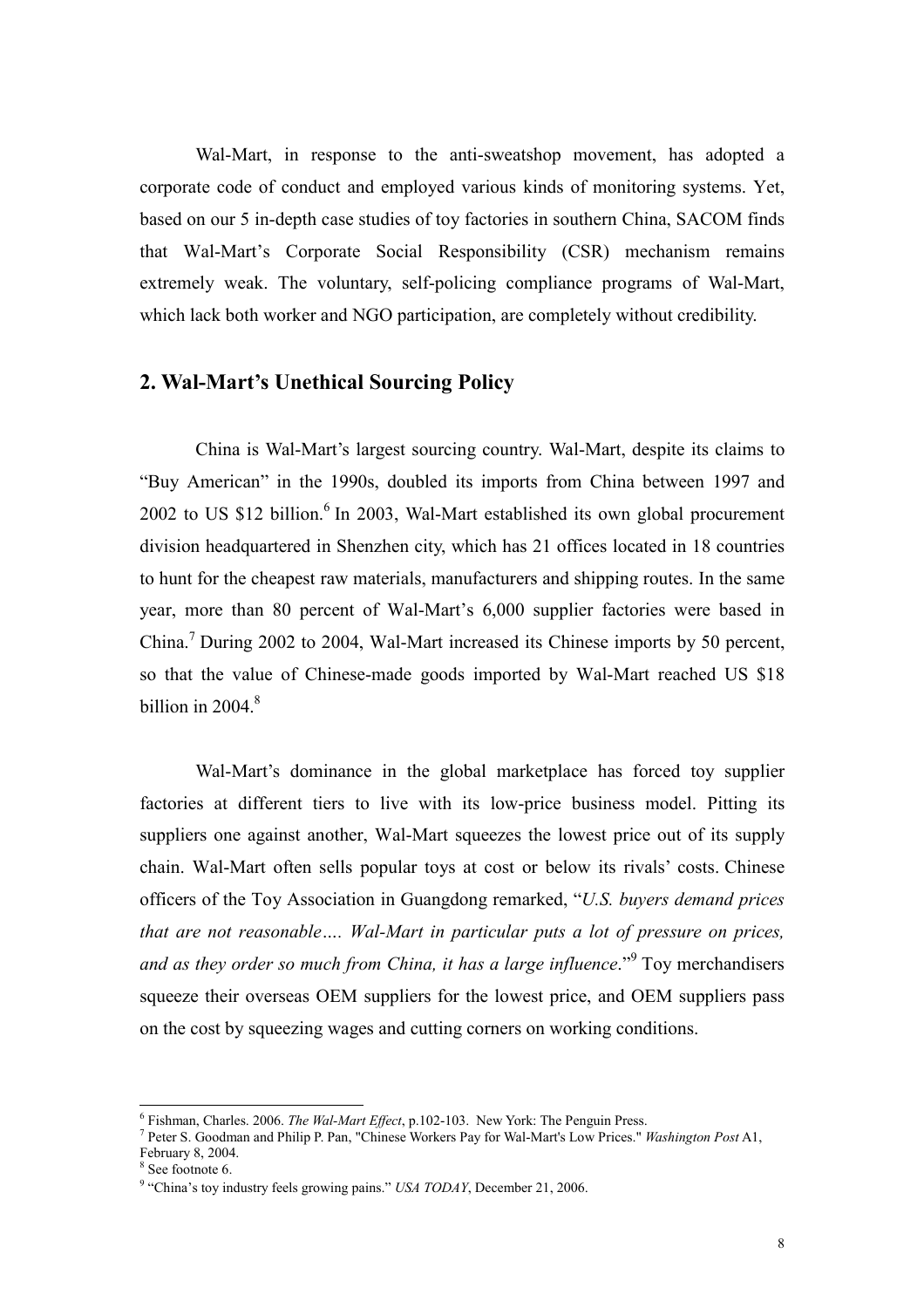# 3. Five Chinese Supplier Factories of Wal-Mart

SACOM's research team conducted first-hand investigations at Wal-Mart's toy supplier factories located in the industrial zones of Shenzhen and Zhuhai cities in Guangdong from June 2005 to December 2006. Despite Wal-Mart's repeated refusals to publicly disclose the names of its suppliers in China and other countries, SACOM used internet searches and other channels to identify Wal-Mart suppliers.



Tai Hsing Toys Co., Ltd. (left) and its subsidiary, Zai Xing, Shenzhen

The 5 surveyed toy factories are privately owned businesses. According to their business registration certificates, Tai Hsing and Xin Tai Xing are 'Hong Konginvested businesses' while Zai Xing a 'foreign-invested enterprise' (see Appendix I for the three certificates).<sup>10</sup> Tai Hsing, founded in 1992, enjoys the economy of scale with a large workforce of 5,000 to 6,000 workers, and its two smaller subsidiaries are Xin Tai Xing (founded in 1995) and Zai Xing (founded in 1995), each has about 1,000 workers. Tai Qiang, a then small toy processing facility founded in Shenzhen in 1989, now grows into two plants with approximately 1,500 workers in total. In Zhuhai city, Kam Long employs around 1,000 workers who are responsible for product design and manufacturing.



Kam Long's toys assembly and packing lines in its Zhuhai factory (www.kamlong.com)

 $\ddot{ }$  $10$  Workers however reported that Tai Hsing, Xin Tai Xing and Zai Xing are owned by the same Taiwanese group.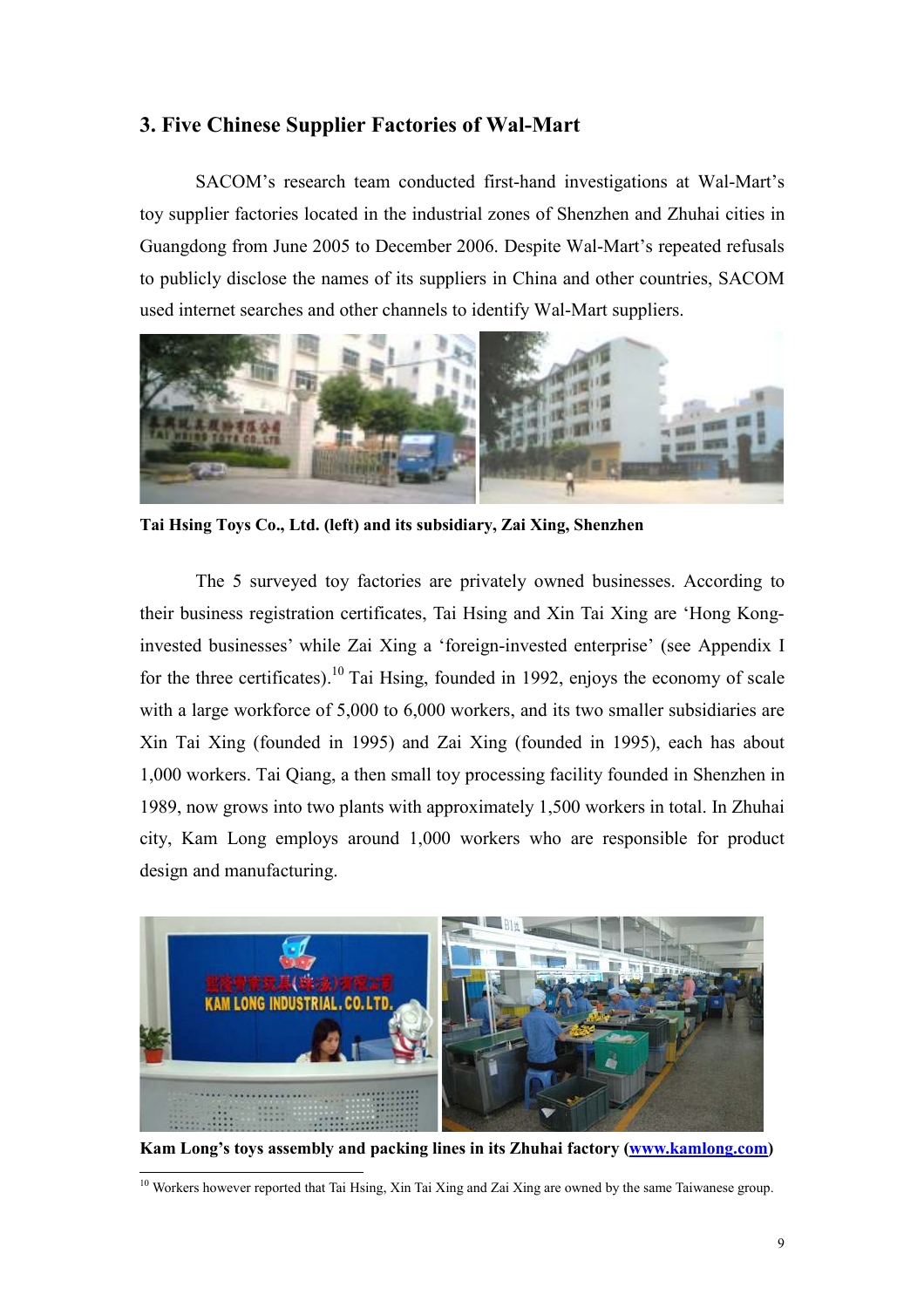SACOM interviewed 82 production workers from different factories so as to have a better understanding of their working conditions. Workers duties included assembly and packing, quality control, mold-making, injection molding, rotational molding, blow molding, metal stamping, spray painting, hand painting, and pad printing. About 80 percent of workers are young rural women migrants between 18 and 30 years old (with the exception of Kam Long where young male migrant workers in their late teens and early 20s are the majority), from interior provinces of Hunan, Hubei, Sichuan, Yunnan, Jiangxi, Henan, and Hebei.

# 3.1. Excessive, Forced Overtime and No Rest

 The management at all five factories imposes a "6-day workweek" and a minimal 11-hour workday on their production workers – making for a 66 to 78 hour workweek. Article 3 of State Council Rules on Working Hours states that working hours should not exceed 8 hours a day and 40 hours a week. According to Article 41 of the Chinese Labor Law, employers may extend working hours due to production requirements after consultation with employees, but "the extended working hour for a day shall generally not exceed 1 hour;" if such extension is called for due to special reasons, "the extended hours shall not exceed 3 hours a day. In total, the extension in a month shall not exceed 36 hours."

| Factory      | Workday                                         | Workweek        | Work month      |
|--------------|-------------------------------------------------|-----------------|-----------------|
| Tai Hsing    | 11 hours                                        | 66 hours        | 264 hours       |
|              | $7:30 - 11:30$ a.m.(4 hours)                    | (Mon to Sat)    |                 |
|              | 1:30 - 5:30 p.m. $(4 hours)$                    |                 |                 |
|              | $6:30 - 9:30$ p.m. (overtime 3 hours)           |                 |                 |
| Xin Tai Xing | $11-12$ hours                                   | $66 - 72$ hours | 264 - 288 hours |
|              | 7:30 a.m. - 11:30 a.m. (4 hours)                | (Mon to Sat)    |                 |
|              | $12:30 - 4:30$ p.m. (4 hours)                   |                 |                 |
|              | 6:30 - 9:30/10:30 p.m. (overtime $3 - 4$ hours) |                 |                 |
| Zai Xing     | 11.5 hours                                      | 69 hours        | 276 hours       |
|              | $7:30 - 11:30$ a.m. $(4 \text{ hours})$         | (Mon to Sat)    |                 |
|              | $12:30 - 4:30$ p.m. (4 hours)                   |                 |                 |
|              | 5:30 - 9:00 p.m. (overtime 3.5 hours)           |                 |                 |
| Tai Qiang    | $11-12$ hours                                   | 66 - 72 hours   | 264 - 288 hours |
|              | 7:30 - 11:30 a.m. $(4 hours)$                   | (Mon to Sat)    |                 |
|              | $1:00 - 5:00$ p.m. (4 hours)                    |                 |                 |
|              | 6:00 - 9:00/10:00 p.m. (overtime $3 - 4$ hours) |                 |                 |
| Kam Long     | $11 - 13$ hours                                 | 66 - 78 hours   | 264 - 312 hours |
|              | 8:00 a.m. - 12:00 p.m. (4 hours)                | (Mon to Sat)    |                 |
|              | $1:30 - 5:30$ p.m. (4 hours)                    |                 |                 |
|              | 6:30 – 9:30/11:30 p.m. (overtime $3 - 5$ hours) |                 |                 |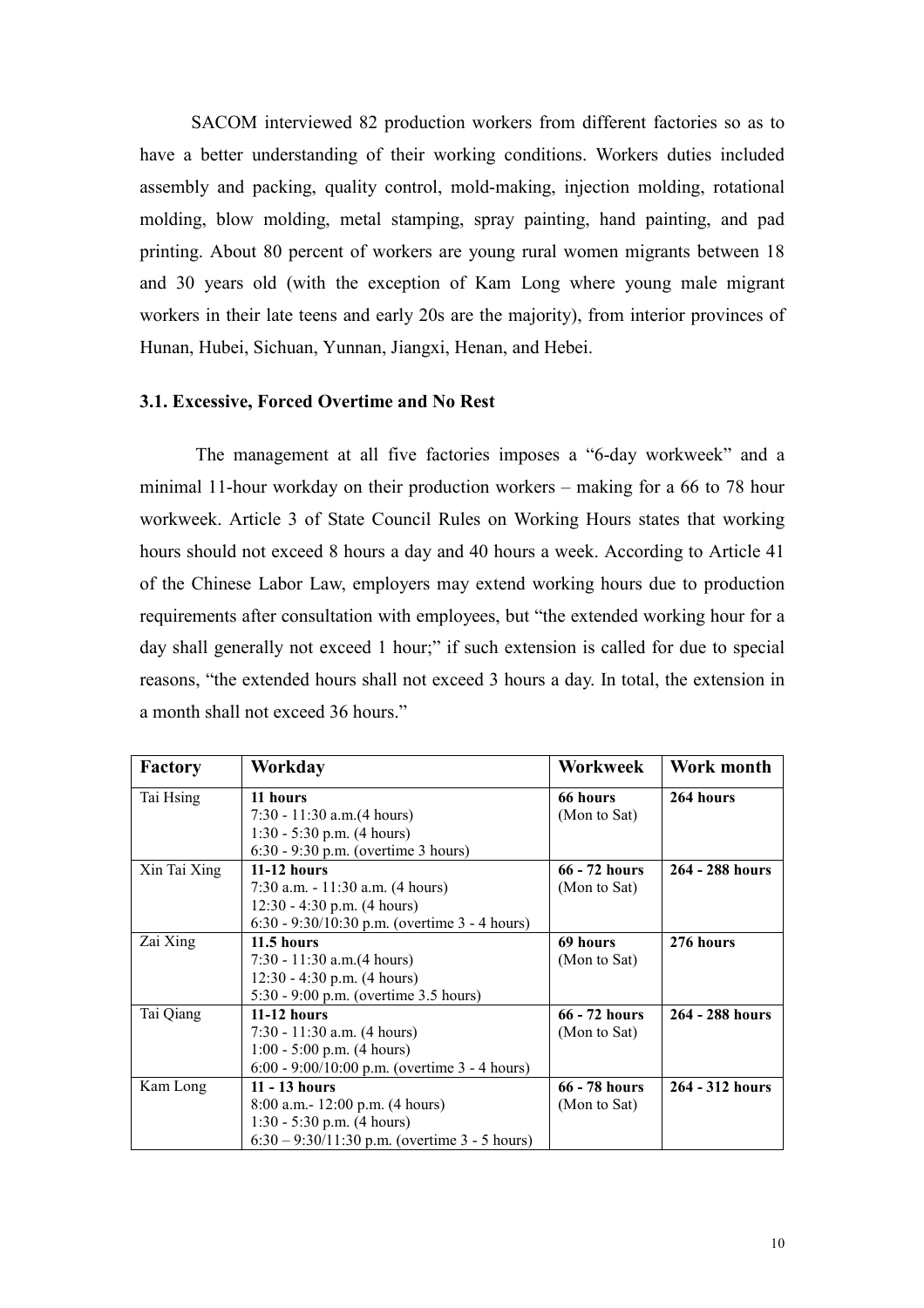During the peak season, at all five supplier factories, workers are not given a day off in an entire week and overtime work on Sunday is mandatory. A 22-year-old Sichuan female worker described her typical workday in Shenzhen:

'We start our work at 7:30 A.M. and then we have our lunch break at 11:30 A.M. Then, at 1 P.M., we punch our time cards and resume work. We have a one-hour dinner break between 5 P.M. and 6 P.M. The long working day is not yet finished. We continue to do compulsory overtime work until 9 P.M. or 10 P.M. Every one of my sisters feels exhausted after working for almost 12 hours.'

#### Chinese Labor Law on Working Hours

Working hours should not exceed 8 hours a day and 40 hours a week – Article 3 of State Council Rules on Working Hours 1 day of rest required every week – Article 38 of Labor Law Overtime not to exceed 3 hours a day or 36 hours a month –

Article 41 of Labor Law

The most serious rights violation case in our sample is Zhuhai-based Kam Long. Workers report that on average they work as many as 28 days per month and up to 30 days when filling rush orders. In one month their working hours reached a record high of 336 hours. They also complain that they are not allowed to refuse overtime – even when they have a bad cold or headache. There is no paid sick leave or rest day.

 At Tai Hsing, where work is "shortened" to 66 hours per 6 days – the closest to the 60-hour work week recommended in Wal-Mart's 2005 Standards for Suppliers – workers are commanded to work at high production speed throughout the work shift. When the daily quota is not met, they are coerced to work continuously for 3 to 4 hours after turning in their time cards. These working hours are "obligatory," unrecorded and unpaid. Excessive, forced overtime work is thus deeply embedded in the system of management.

By the end of a month, workers at the surveyed factories often toil up to 264 to 312 hours. This far exceeds the maximum legal limits of working hours.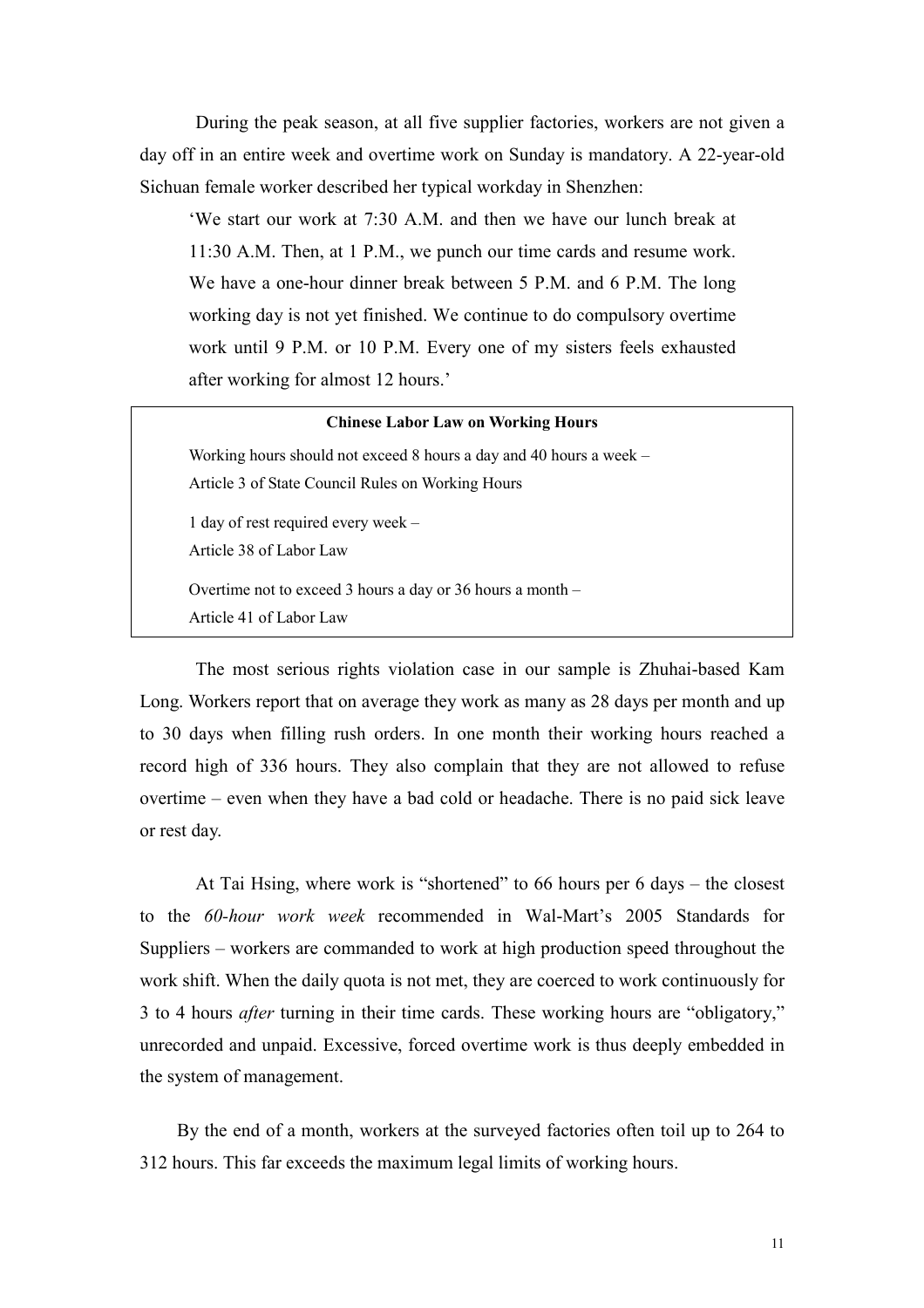## 3.2. Far From a Minimum Wage and Deductions

In Longgang and Baoan Districts of Shenzhen City (where Tai Hsing, Xin Tai Xing, Zai Xing, and Tai Qiang are located), the legal minimum wage was RMB 580 per month between 2005 and 2006, and RMB 700 per month between 2006 and 2007. In Zhuhai (Kam Long), the legal minimum wage was adjusted to RMB 690 per month between September 2006 and 2007. These are basic labor remunerations for a standard 5-day work week of 8-hour work days.

In our research, none of the five factories pay their workers in accordance to the law. On average, workers earn only between RMB 600 and 800 per month, despite excessive overtime work throughout the month. Overtime hourly wages are arbitrarily set by the management, which are not paid at least 150 percent of the normal rate on weekdays, 200 percent on Saturdays and Sundays, and 300 percent on statutory holidays, a serious violation of Article 44 of the Chinese Labor Law. Worse still, each worker is deducted RMB 180 to 240 for food and lodging every month, constituting some 30 percent of his or her wages. In these ways, workers are paid far below the legal minimum wage.

| Factory      | <b>Wage Structure</b>                                                                                           | <b>Monthly Wage</b> |
|--------------|-----------------------------------------------------------------------------------------------------------------|---------------------|
| Tai Hsing    | Base wage + Overtime + Full attendance bonus (RMB 15) –<br>Accommodation (RMB 50) & Food (RMB 130)              | $RMB$ 700 $-$ 800   |
| Xin Tai Xing | Base wage + Overtime – Accommodation (RMB 50) & Food<br>(RMB 190)                                               | $RMB$ 700 – 800     |
| Zai Xing     | Base wage + Overtime – Accommodation (RMB 50) & Food<br>(RMB 135)                                               | $RMB$ 700 – 800     |
| Tai Qiang    | Base wage + Overtime – Charges for using water and<br>electricity in dormitory (RMB 32) $&$ Food (RMB 150)      | $RMB$ 700 $-800$    |
| Kam Long     | Piece and / or hourly wage rates $+$ Overtime $-$<br>Accommodation (data not available) & Food (RMB $50 - 60$ ) | $RMB 600 - 800$     |

In the 2006 and 2007, factory management imposed even higher daily production quotas and sped up the production schedule. Workers sadly expressed that they worked very hard but for more or less the same wages as last year.

At Zhuhai-based Kam Long, many workers even reported being cheated out of wage payments. One worker expressed that his wages were miscalculated. When he attempted to check the records with his supervisor, he was denied. Another worker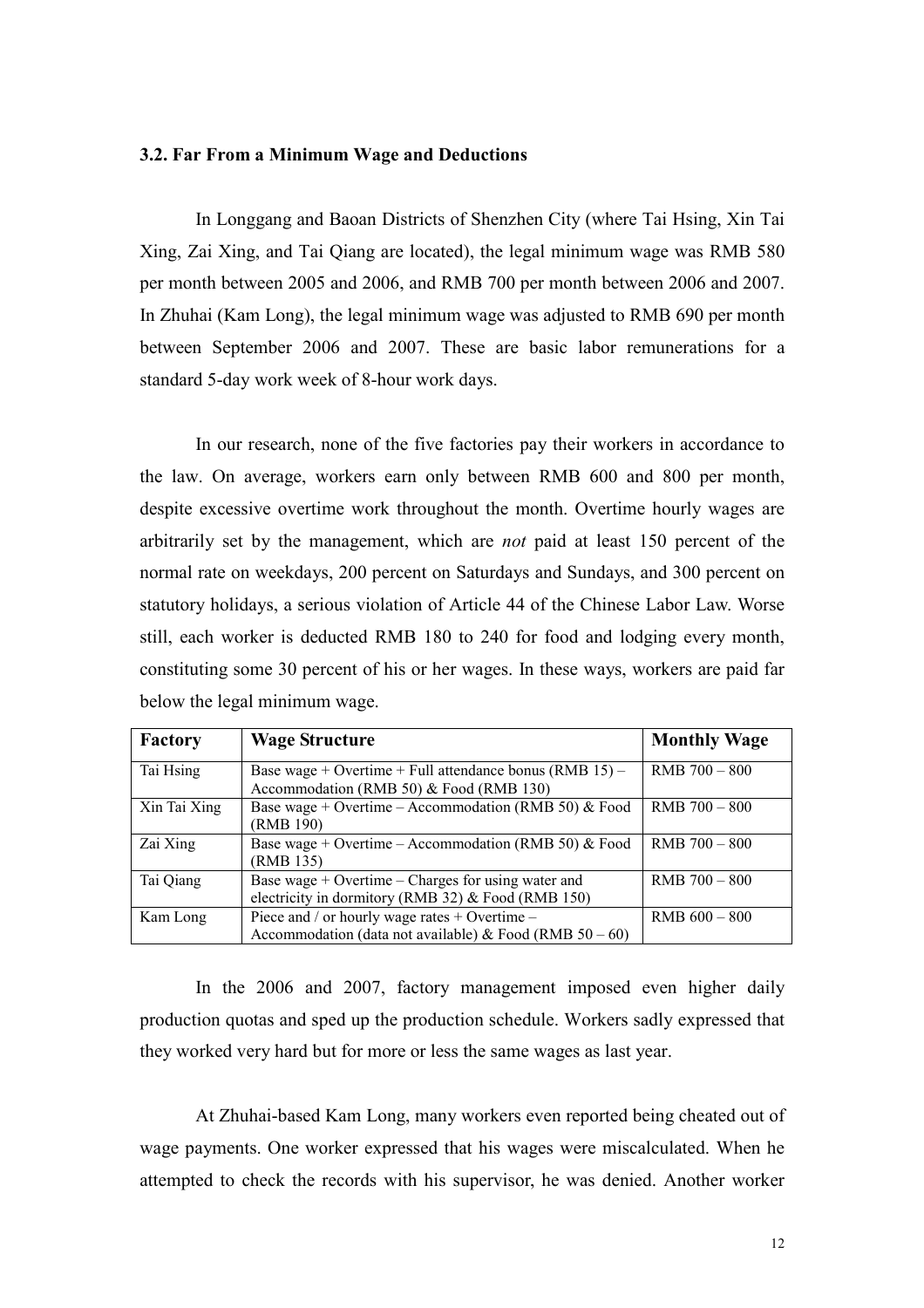cited a concrete example to illustrate the managerial tricks: when management sees workers becoming more skilled at their work, they deliberately reduce the unit price and thereby the workers' wages. In the past, the unit price for producing one "Angel Figurine" was RMB 0.15 but it has now been lowered to RMB 0.045. Similarly, in the dust free workshop, the unit price of attaching a gemstone to the toy is continuously dropping, i.e., from RMB 0.12 to 0.06 and finally to 0.04 (overall a dramatic cut by 2/3). Ironically, the harder the production workers work, the lower their wages. Last but not least, the management actually pays its hourly production workers RMB 2.04, some 50 percent less than the current level at RMB 4.12. As a result, the turnover rate at Kam Long is very high.

Workers' wages are pitifully low. During the low season, workers at Shenzhen-based Xin Tai Xing and Zai Xing, two subcontractors of Tai Hsing, indicated that they often have no orders, not even enough to provide an 8-hour standard day's work. Factory bosses force workers to take "days off" (unpaid vacation) so workers typically only earn RMB 400 to 500 a month (or RMB 200 to 300 less than the legal minimum wage level). At Kam Long, workers mentioned that they were once forced to take as long as 16 "days off" in a month! This income, much lower than the statutory minimum, is not nearly sufficient to pay their everyday living expenses, let alone remitting money back home.

# 3.3. Unsafe Production Environment

All 5 factories put workers on the production line without adequate safety training, in serious violations of the Chinese Labor Law, the Production Safety Law, and the Code of Occupational Disease Prevention. SACOM found that workers at Tai Qiang and Kam Long are exposed to a number of health hazards that should require management to train workers at least on health risks and techniques to prevent accidents.

First, at the mold making department of Tai Qiang, a 22-year-old male worker's left leg was pressed by a heavy machine, bone fractured, and delayed medical treatment. He testified that all his co-workers were not given any effective protection gear. In the paint spraying workshop, most women workers were exposed to toxic substances and developed skin irritations.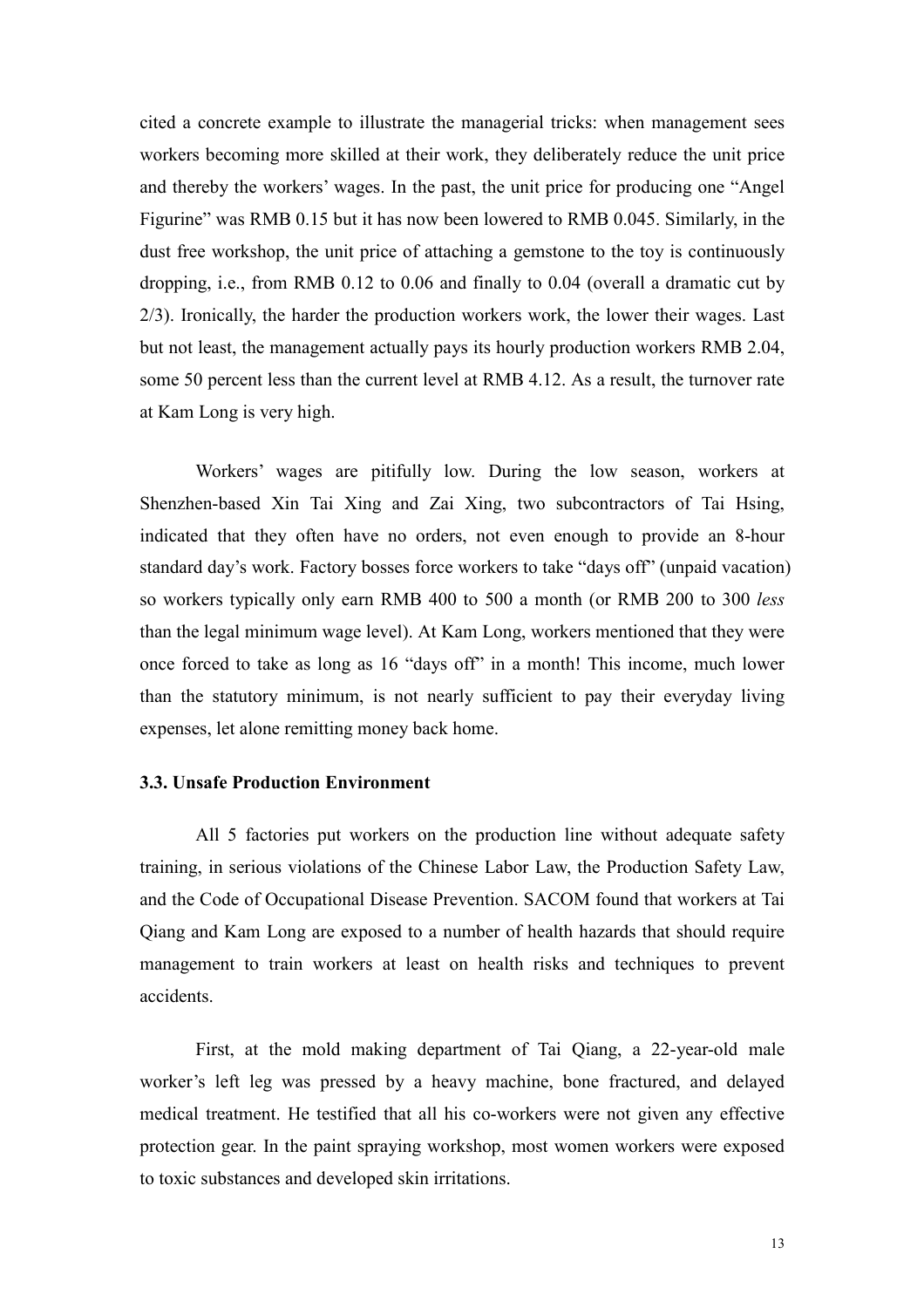Second, workers in the blow molding department at Kam Long state that the knives they use are very sharp and they have to work quickly to keep up with the production pace. As a result, a lot of workers cut their fingers. One worker even cut down to the bone but afterwards just wrapped it up, because management would not allow him to go to the hospital. In addition, at the spraying department, workers suffer severe headaches even when they put on face masks at work. The ventilation system is substandard and the paint used is toxic, giving out an irritating smell that is hazardous. Workers have called on the replacement of the chemical agent but have been ignored.

 Third, quality control workers across the 5 factories commonly suffer from eye problems. They are required to do eye intensive inspections of the semi-finished products for long hours without rest (usually 11 to 13 hours per "normal shift"). Managers fine workers for quality issues that go unnoticed. As a result, quality control workers generally suffer from stress, eye strain and short-sightedness over time.

 Inspectors from Wal-Mart rarely paid any attention to worker safety but product quality, reported by most of the workers interviewed.

# 3.4. Inferior Living Conditions

Employers have power not only over employment but also the housing needs of migrant workers. Tai Hsing's old dormitory, in one worker's words, is "not suitable for human beings to live in!" Twelve male adults are squeezed into one dormitory room. There is virtually no private or personal space. Moreover, the toilet is smelly and the standard of hygiene unacceptably low. Furthermore, workers have to wait to get into the shower for an average of 1 hour after working overtime late in the night.

| Factory      | <b>Maximum</b> | <b>Remarks on Dormitory Facility</b>                                                                        |  |
|--------------|----------------|-------------------------------------------------------------------------------------------------------------|--|
|              | Capacity/Room  |                                                                                                             |  |
| Tai Hsing    | 12 persons     | New dormitory: with a restroom and bathroom in each room<br>Old dormitory: communal restrooms and bathrooms |  |
| Xin Tai Xing | 10 persons     | Several couples housed in one room without privacy                                                          |  |
| Zai Xing     | 12 persons     | 2 fixed fans at the ceiling but those at the lower-bunk beds<br>cannot feel the coolness                    |  |
| Tai Qiang    | 12 persons     | A 8-story dormitory block of dirty and smelly corridors                                                     |  |
| Kam Long     | 12 persons     | As many as 180 workers, allocated in 15 small rooms, in one<br>single floor                                 |  |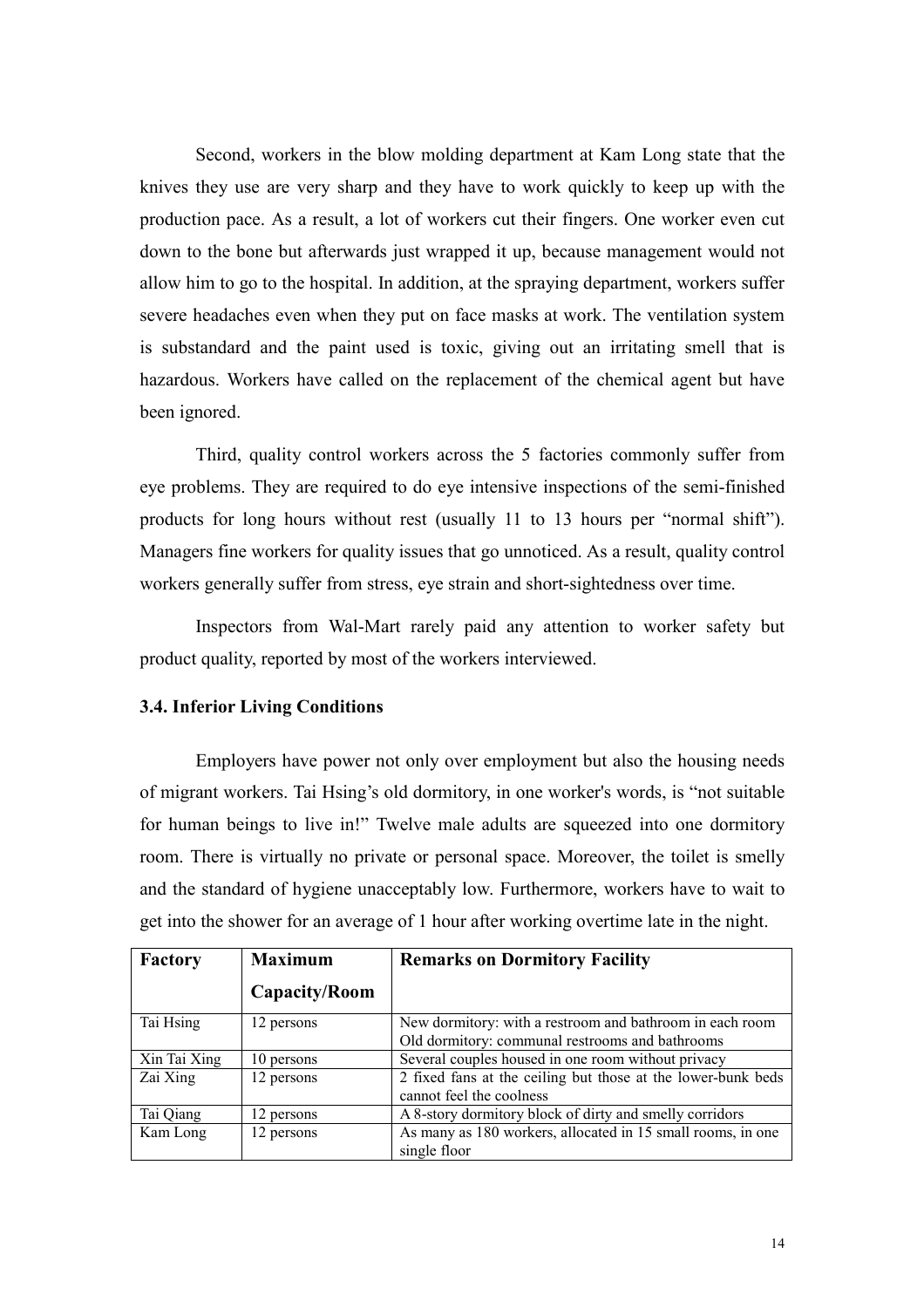Similarly, the conditions of Kam Long dormitory are substandard. Twelve people share one room and there are as many as 15 rooms on each floor, totaling 180 people per floor. Workers say that the restroom environment is very poor and the facilities are extremely inadequate. They must store all their personal belongings on or under their bunk beds. Even worse is that they often lose some of their personal items because of theft. While they sleep, they become very worried about their personal belongings getting stolen. Dormitory security is a pressing problem faced by workers.

Married workers at Xin Tai Xing have other reasons to complain. Factory dormitories are designed predominately for single, transient workers, which neglect the family needs of couples. Married men and women all found it highly inconvenient to share the same dorm room with other couples. "There is no privacy at all," said one couple.

Besides the living quarters, workers reported strong dissatisfaction with factory canteens. For example, at Kam Long, a worker said, "We have to eat vegetables almost every day – it is disgusting. We eat fried egg and bitter melon and the food is often burnt. The bitter melon does not even have the flavor of bitter melon. These dishes usually have something in them that is difficult to choke down so we just swallow it all in one gulp." Most workers at Tai Hsing, Xin Tai Xing, Zai Xing and Tai Qiang in Shenzhen lack the money to eat outside the factory. The food there is "disgusting but we still have to eat it."

## 3.5. Punitive Fines

 Managers control discipline on the shop floor through a system of strict rules and fines. For example, workers at Tai Qiang are fined 10 yuan for failure to put on a work cap, 10 yuan for loss of staff card, 50 yuan for "misconduct" from the viewpoint of management, and 80 yuan for "serious offenses," to name only a few.

 Workers' need for rest is yet another excuse to fine workers at Kam Long, a Wal-Mart "approved factory." Managers require workers to work at least 12 hours of overtime through weekends without days off during the peak season. Naturally, workers need rest. However, workers are punished severely if they miss work without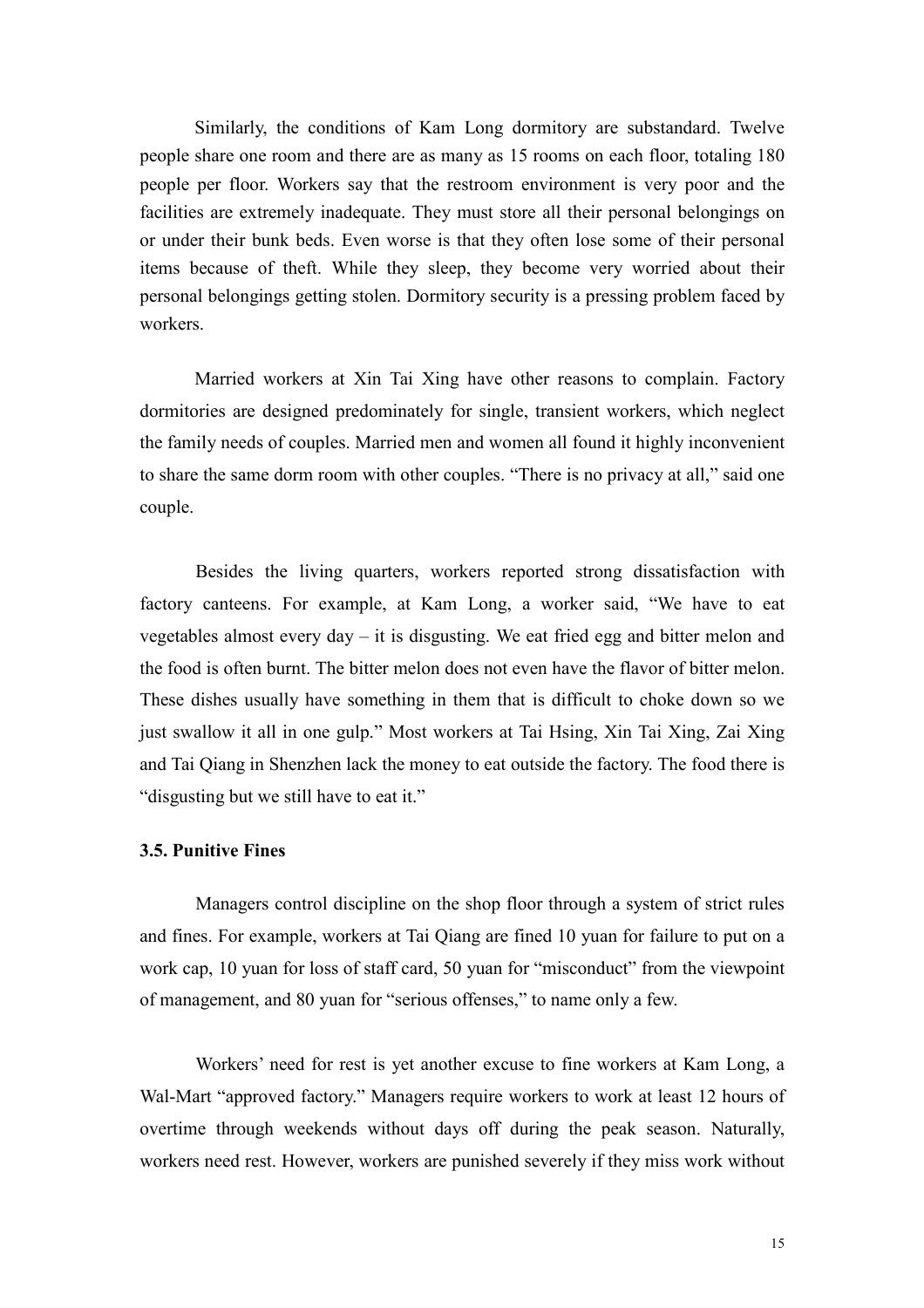permission. They suffer deductions of 3 days' wages and bonuses if they miss a day of work. This effectively prevents absenteeism since workers will lose a substantial portion of their monthly income. Another young worker confided to us that because of the very long working hours of one night shift, she could not help but fall asleep and was heavily fined RMB 50.

The atmosphere of fines and punishment is a source of enormous stress for workers. "My nerves become tensed as I step onto the shop floor," commented a 21 year-old Hunan machine operator.

# 3.6. Workers Without a Contract

Wal-Mart claims to be committed to an ethical sourcing policy, in which suppliers sign labor contracts with workers to protect their fundamental rights. Article 19 of the Chinese Labor Law spells out the inclusion of the following clauses in an effective contract:

- (a) terms of labor contract;
- (b) contents of work;
- (c) labor protection and working conditions;
- (d) labor remuneration;
- (e) labor disciplines;
- (f) conditions for the termination of a labor contract; and
- (g) responsibility for the violation of a labor contract.

In reality, Tai Hsing (direct supplier of Wal-Mart), Xin Tai Xing and Zai Xing  $(2<sup>nd</sup>$  tier suppliers) sign contracts only with veteran workers. Similarly, Kam Long, a Wal-Mart "approved ODM and OEM manufacturer," refuses to give contracts to all but older ones. In other words, Wal-Mart fails to ensure their 5 supplier factories to comply with the local law labor and its own code of conduct.

In the event that labor disputes arise over wages, working hours, compensation for industrial injuries, welfare and benefits, and so on, it would be very difficult for workers to substantiate their employment relations and defend their legitimate interests.

# 3.7. Non-Provision of Social Security

All 5 factories do not provide their workers with any medical insurance or pensions, whose basic labor rights are not safeguarded.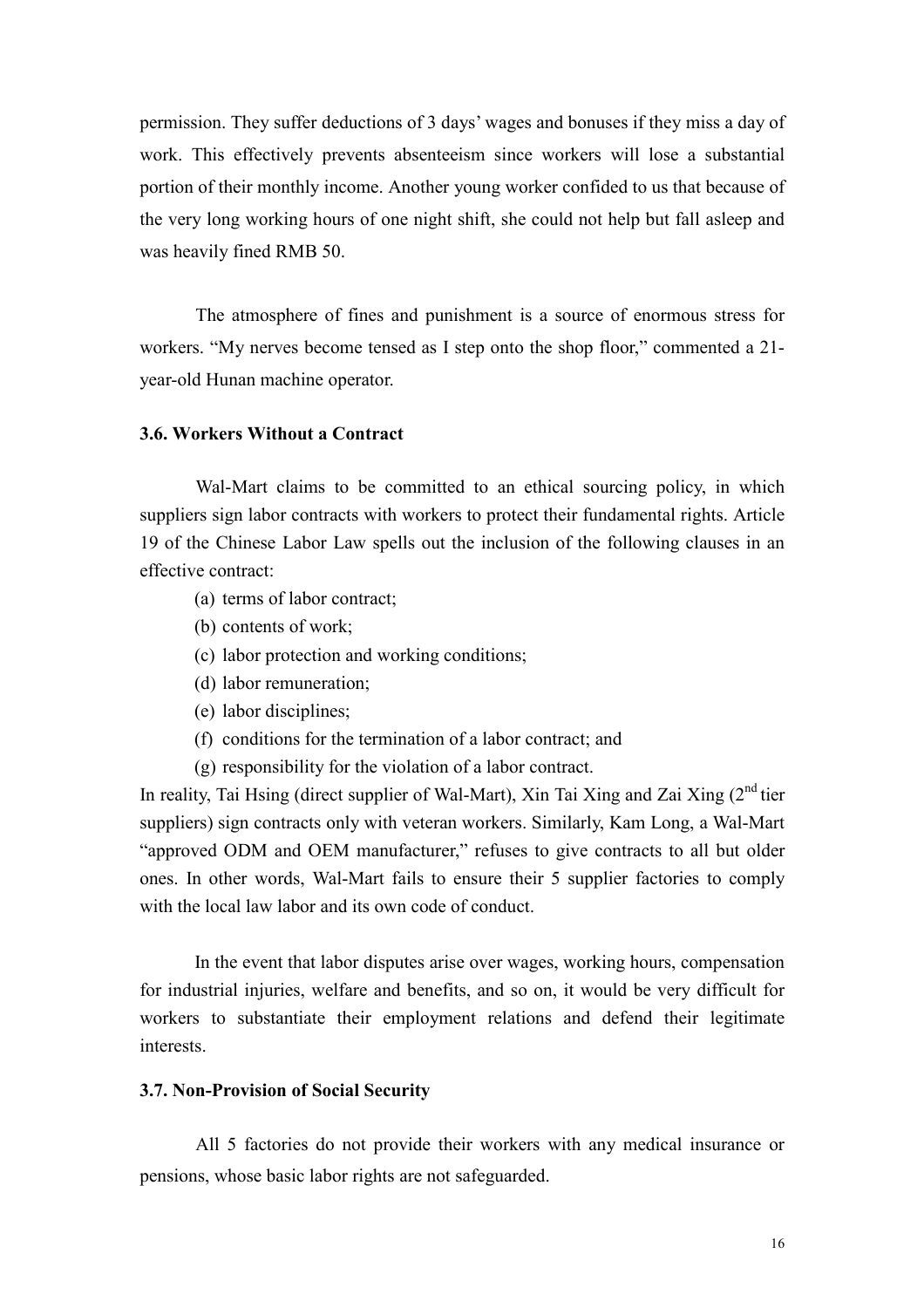| Factory      | <b>Industrial Injury</b> | <b>Medical Insurance</b> | <b>Old-Age Insurance</b> |  |
|--------------|--------------------------|--------------------------|--------------------------|--|
|              | Insurance                |                          |                          |  |
| Tai Hsing    | Only for some workers    | N <sub>0</sub>           | N <sub>0</sub>           |  |
| Xin Tai Xing | No                       | No                       | N <sub>0</sub>           |  |
| Zai Xing     | No                       | N <sub>0</sub>           | N <sub>0</sub>           |  |
| Tai Qiang    | Only for some workers    | N <sub>0</sub>           | N <sub>0</sub>           |  |
| Kam Long     | Only for some workers    | N <sub>0</sub>           | N <sub>0</sub>           |  |

To cope with worsening cases of workplace accidents, the State Council issued the Procedures for Industrial Injury Insurance in April 2003. According to this regulation, industrial injury insurance premiums shall be paid by employers instead of by employees themselves. The few older workers who have enrolled in the insurance schemes at Tai Hsing, Tai Qiang and Kam Long comment that their management does this with a strategic goal to pass audits by factory's customers, but not for the wellbeing of workers. If workers at Xin Tai Xing and Zai Xing, the subcontractors of Wal-Mart, contract occupational diseases or injuries, they may not be able to afford high medical fees.

# 4. Factory Inspection and Falsification

Wal-Mart has faced growing public criticism for using sweatshop labor in its supply chain and for deteriorating labor standards in the world. To rescue its corporate reputation, Wal-Mart adopted its own code of conduct when CSR practices gained momentum during the past decade. But many supplier factories have gotten better at concealing labor abuses, so as to survive in the "race to the bottom" global economy. Wal-Mart's compliance code, factory certification program, and monitoring systems exist in name only.

The management of Tai Hsing, for example, indoctrinated its workers in "focused training sessions" for the pre-announced audit scheduled by Wal-Mart in October 2005: "If you answer auditors' questions incorrectly [uncover labor rights abuses or non-compliance with Wal-Mart's standards], we get to lose orders and you get to lose your job."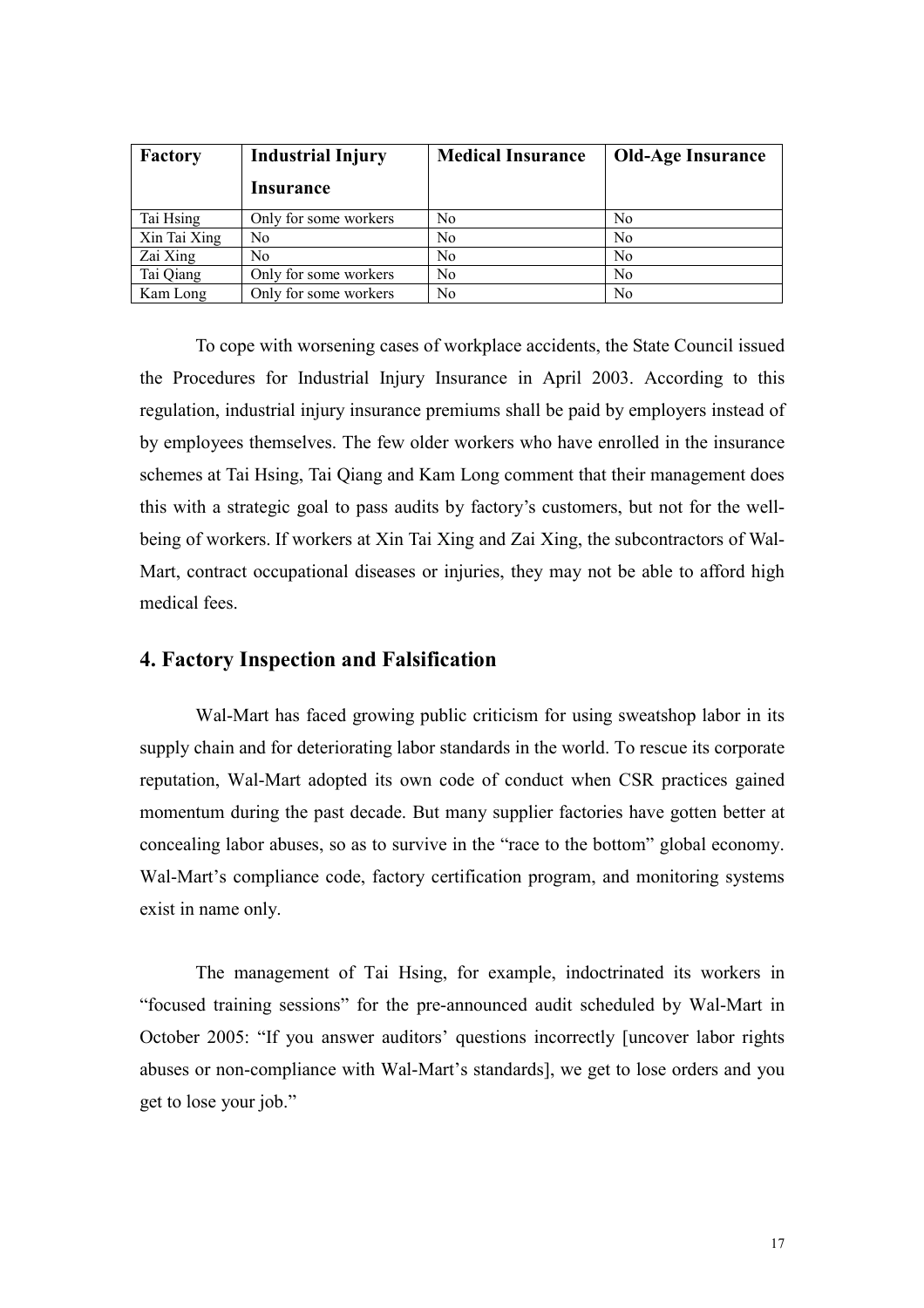Falsification of audits is not limited to Tai Hsing alone. On the day of the audit, all the workers at Kam Long without labor contracts, workers without social insurance, and novice workers were required to take a "day off" and the factory gates were secured so that none of them could enter the factory.

The management at Kam Long also uses threats and bribes to compel workers to answer auditors' questions in accordance with a 4-part question and answer sheet (SACOM translated the document from Chinese to English below; see Appendix II for the text). The "standard key" shows how far cheating on CSR audits has gone. Management gives each production line the paper and takes it back after workers have committed it to memory. It is part of the tool in coaching the workers to ensure the factory passes the audit. We learned that the information on the working conditions regarding wages, overtime compensation, working hours, rest days, occupational health and safety training, codes of conduct, and grievance management system, is untrue:

# Part I

- 1. When did you start working in this factory? (Answer: Your first date at work here.)
- 2. Were you charged any deposits when getting into this factory? (Answer: No.)
- 3. What is your date of birth? Where do you live? (Answer: In accordance with the information printed on the identity card.)
- 4. At the time you started to work, were you provided with regulations, rules or memos about this factory for your reference? (Answer: Yes. A Guidebook for Employees.)
- 5. Do you have a copy of the Guidebook? (Answer: Yes. I keep it in my living place.)
- 6. Did you receive training during the probation period? (Answer: Yes. It lasts for one month.)
- 7. What are the training contents? (Answer: Factory regulations, working hours, fire safety, production safety, etc.)
- 8. How is your wage calculated during probation? (Answer: RMB 33 / day, i.e. RMB 4.13 / hour.)
- 9. How is your wage calculated after probation? (Answer: RMB 34 / day, i.e. RMB 4.25 / hour.)
- 10. In accordance with the Chinese Labor Law, what is the current minimum wage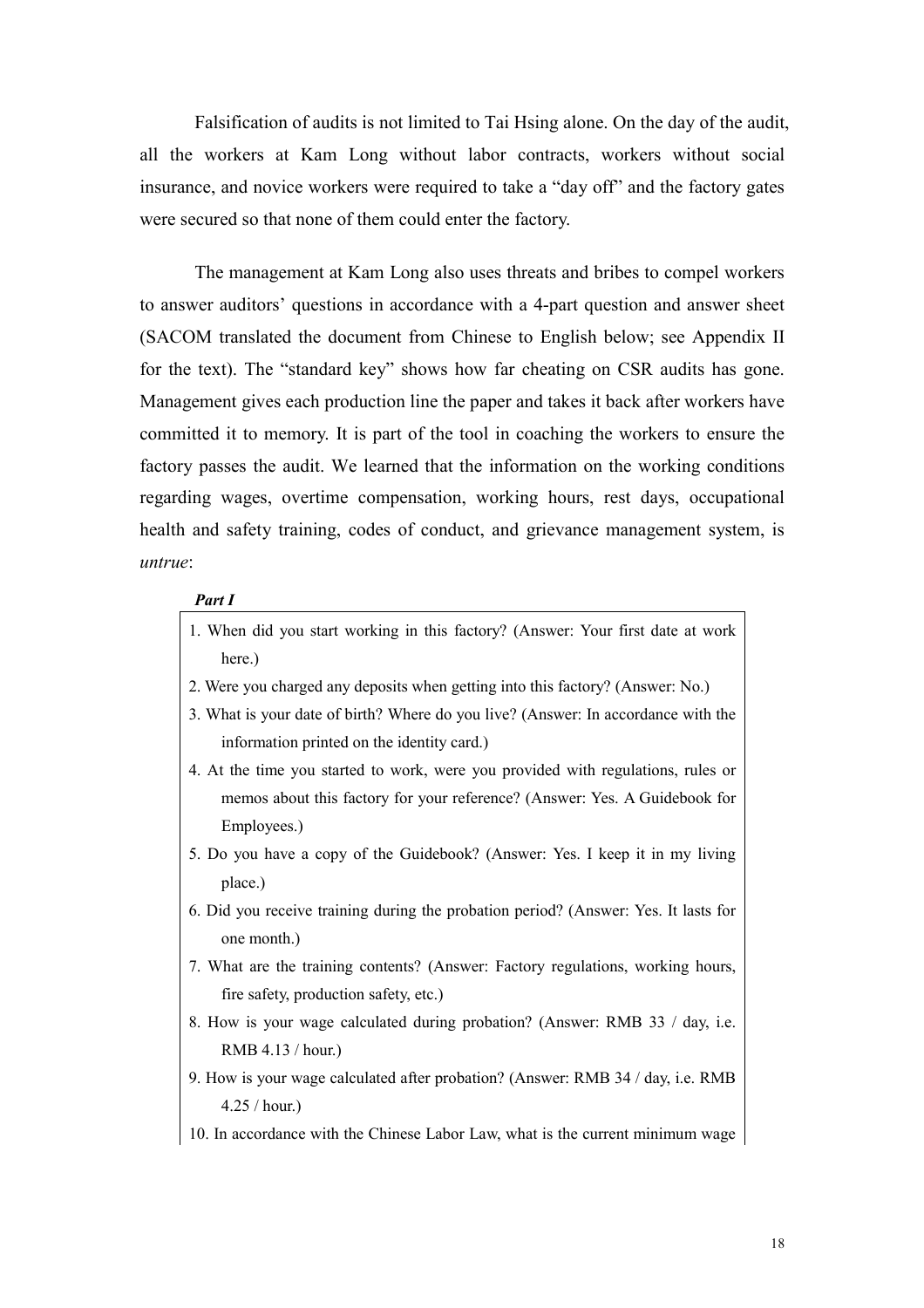level? (Answer: RMB  $684.$ )<sup>11</sup>

- 11. Does the factory provide you with housing and food? (Answer: For those who live on their own: we take care of our accommodation and cook by ourselves.)
- 12. How many days do you work in a month? (Answer: Five-day work weeks. But we usually do overtime work on Saturdays. We have rest days on Sundays.)
- 13. How is your wage calculated on Saturdays? (Answer: Double.)
- 14. Any overtime work? (Answer: Yes. (1) First shift workers should reply as follows: we do one-hour overtime work on every weekday from Mondays to Fridays and 4 hours of overtime work on Saturdays. Third shift workers should reply as follows: we do 8 hours of overtime work during the daytime on Saturdays. (2) Adjustments will be made from July 1 onwards: 2 hours of overtime work on every weekday from Monday to Friday, and 8 hours of overtime work at daytime on Saturdays.)

Is overtime work voluntary? (Yes.)

#### Part II

 $\overline{a}$ 

- 40. Is there a first-aid box on the shop floor? (Answer: Yes.)
- 41. What is the name of your factory? (Answer: Kam Long Industrial Co., Ltd.)
- 42. The number of workers who are at work is so small. Are all the others on leave today? (Answer: No. It is small.)
- 43. How many stories does your factory have? (Answer: 5 stories.)
- 44. Which department does your factory have? (Answer: Injection Molding, Blow Molding, Rotational Molding, Spray Painting, Assembly, Repair and Maintenance, Engineering, Quality Control, and Warehousing.)
- 45. Have you ever been forced to change your work tasks? (Answer: No.)
- 46. Can you ask for a change of your work tasks? (Answer: I can.)
- 47. Can you answer your phone calls? (Answer: In emergency situations, I can. On usual matters, messages will be kept and I will be notified after work.)
- 48. Did you know that we would come today to audit the factory? Have you been trained for this? (Answer: No, I didn't know. No.)
- 49. Do you have a housing subsidy? (Answer: No.)
- 50. Who is the person-in-charge of the workplace trade union? What is the function of the union? Whom would you ask for help if you have difficulties? Where is the office of the union?

(Answer: Zhang Jun-Xuan; Helps us workers to solve questions; Zhang Jun-Xuan:  $5<sup>th</sup>$  Floor.)

<sup>&</sup>lt;sup>11</sup> SACOM's edition: Between May 1, 2005 and August 31, 2006, the legal minimum wage level in Xiangzhou District in Zhuhai City was RMB 684 per month. It slightly increased to RMB 690 effective September 1, 2006.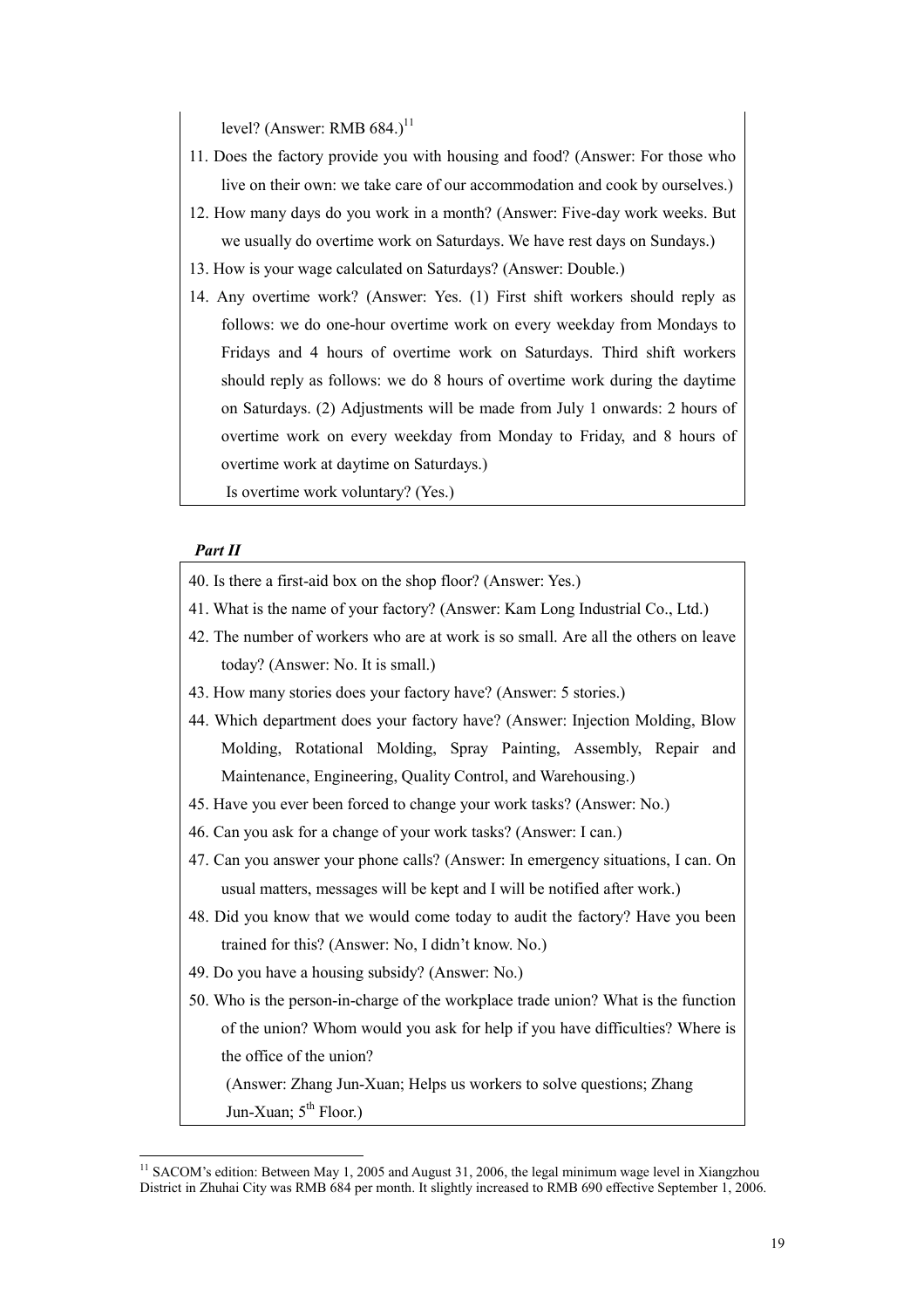Did you join the union? (For those who did – answer: yes; for those who did not – answer: no.) $^{12}$ 

- 51. Did your factory sign a labor contract with you? (Answer: Yes.)
- 52. How long does your contract last? (Answer: Usually it lasts for 6 months. For other cases, refer to the concrete terms of the contracts.)
- 53. What is your pay, as specified in the contract? (Answer: RMB 34 / day.)
- 54. Do you have a copy of the labor contract on hand? (Answer: Yes. I put it in my living place.)
- 55. What clauses are included in a labor contract? (Answer: Terms of a labor contract, contents of work, working hours, payment of wages, labor protection and working conditions, etc.)
- 56. Did you have an in-service medical check-up? Do you have annual check-ups? Do you have to pay for these? (Answer: Yes; yes; paid by the company.) Do you have a health certificate? May I have a look at it? If you are found to be pregnant, will you still be employed?<sup>13</sup>

#### Part III

 $\ddot{ }$ 

- 65. What are the application procedures for asking for leave? (Answer: I fill in the form of leave and pass it to my line leader; and it is done upon the supervisor's endorsement.) Do you need to apply for leave on Saturdays and Sundays? (Answer: No need to do so.) 66. Is there an opinion box in the factory? (Answer: Yes. It is placed next to the card punching machine at the factory door.) 67. What channels are available for you to ask questions, give suggestions or make complaints? (Answer: I can approach our employee representative, speak to my line leader or supervisor, or write to the opinion box.) 68. What kinds of chemical agents does your department use? (Answer: Oil dilution solvent, alcohol, and paint. But these are not the same for all the departments. It depends on our actual production needs.)
- 69. Have you ever seen the Codes of Conducts of Disney, Wal-Mart, or the International Council of Toy Industries?<sup>14</sup> Do you know what they are?

 $12$  SACOM's edition: Based on our field investigation, none of the worker interviewed at Kam Long was aware of the "existence" of the official trade union in the factory. Even if it does exist, it is largely subordinated to the Chinese party-state and the enterprise management. In foreign-invested enterprises, many leaders of basic-level union committees are concurrently board directors, vice-directors, or managerial staff. Basic-level union branches, in short, tend to be responsible to management but not workers.

<sup>&</sup>lt;sup>13</sup> SACOM's edition: The answer is unclear to our research team.

<sup>&</sup>lt;sup>14</sup> SACOM's edition: The International Council of Toy Industries (ICTI) aims to promote international toy safety standards and to inform, educate, and survey its members so that individual member companies can adhere to its Code of Business Practices (www.toy-icti.org/). Kam Long is likely one of the ICTI members. SACOM is enquiring about Kam Long's membership status by approaching the CEO and President of ICTI CARE Foundation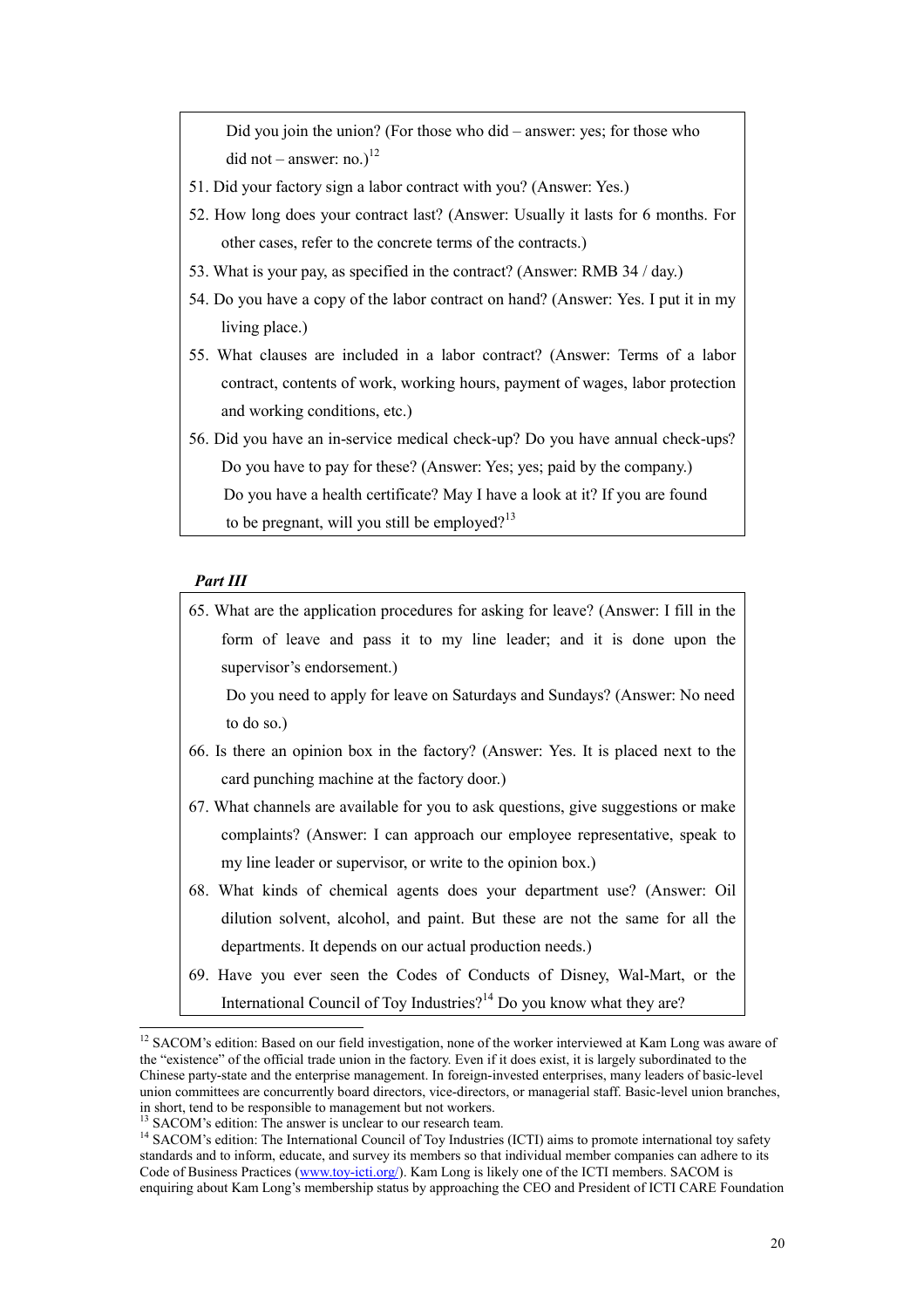(Answer: Yes. These codes are posted on the notice boards. They mainly mention standards and regulations on labor remuneration, working hours, child labor, discrimination, etc. But I cannot remember clearly the details.)

70. How many days prior to your resignation should you notify the factory management? (Answer: 30 days.)

In how many days after your resignation will you receive your wages? (Answer: I receive them on the same day of resignation.)

Do you need to return your staff card and uniform upon resignation? Why? (Answer: Yes. Because they are provided by the company.)

- 71. Will compensation be given if an employee is laid off by the company? (Answer: Yes. A month's wages for those who have served for one year, two months' wages for those who have served two years, and so on.)
- 72. How do you know about benefits and factory rules? (Answer: They are written down in the Guidebook and Memo for Employees.)
- 73. Is there a designated area for smoking? Where? Does it mean that one can smoke only within the designated area? (Answer: Yes; on the rooftop of the  $5<sup>th</sup>$ floor; yes.)

# Part IV

Answer:<sup>15</sup> Can report to upper-level management, and write to the opinion box.

- 4. Have you received training on anti-terrorism recently? (Answer: Yes.)
- 5. What should you return to the factory upon resignation? (Answer: Staff card and uniform.)

The following 3 points are applicable for managing staff:

1. Did you receive training during the probation period? (Answer: Yes. It lasts for one month.)

2. How is your wage calculated? (Answer: Basic wage is calculated on a daily basis  $\langle \text{take the reference of 20.5 days in a month} \rangle + \text{subsidy.}$ 

Wages according to different ranks:

Line leaders – RMB 34.15 / day (i.e., RMB 700 / 20.5 days);

Assistant supervisors – RMB 36.59 / day (i.e., RMB 750 / 20.5 days);

[including non-supervisory-graded staff and engineers of the office]

Supervisors – RMB 39.02 / day (i.e., RMB 800 / 20.5 days);

Managers – RMB 43.90 / day (i.e., RMB 900 / 20.5 days).

3. Terms of labor contract: Usually between 6 months and one year.

 $\overline{a}$ 

Inc. (www.iciti-care.org).

<sup>&</sup>lt;sup>15</sup> SACOM's edition: The question is unclear to our research team.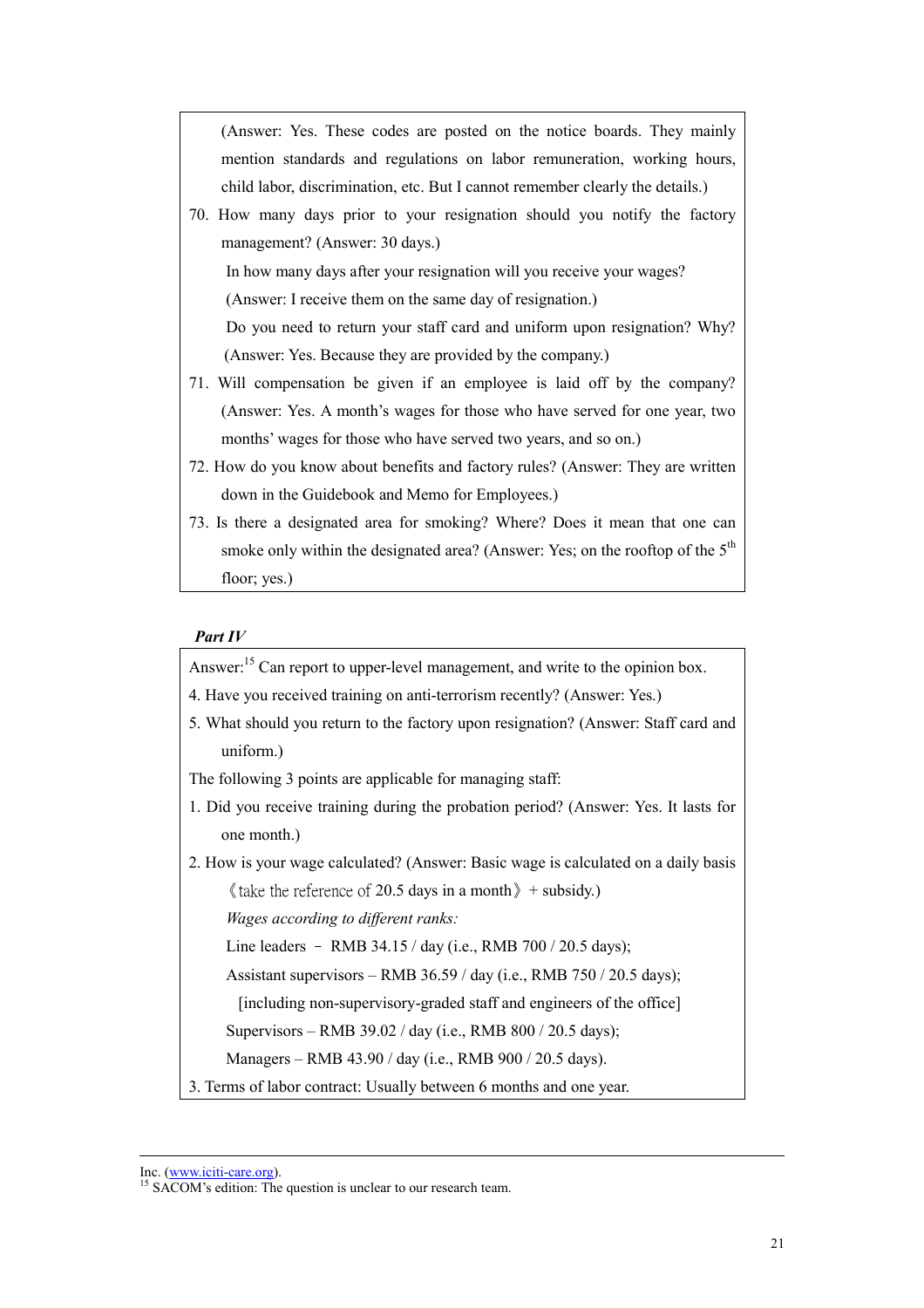Kam Long forced its workers and staff to recite and memorize these standardized answers for frequently asked questions.

 In summary, the corporate codes of conduct and top-down monitoring system do not result in significant improvements in the treatment of workers. Wal-Mart's Code is not effectively implemented in the 5 supplier factories and its ability to protect the workers is drastically compromised by the loop-holes built into the existing monitoring model. The fact is that only a certain proportion of the supplier factories are audited every year, and the vast majority if not all of these audited factories receive prior notification before the actual date of the audit. Since the management of the factories can have time to prepare fake reports and evidence, and to coach workers not to tell the truth, this monitoring model is obviously not a viable way to assure factory compliance with the legal, human and worker rights standards.

# 5. Workers' Right to Join Union

In 2004, the All-China Federation of Trade Unions (ACFTU) singled out Wal-Mart as the main obstacle to its national unionization program aimed at foreigninvested enterprises. Under the ACFTU's escalating criticisms against Wal-Mart and even threats of lawsuits, Wal-Mart agreed to allow its Chinese employees at retail stores to join unions affiliated with the ACFTU, by saying in its official statement: "Should associates request formation of a union, Wal-Mart China would respect their wishes."<sup>16</sup>Until mid-2006, however, no union organization had ever been set up in Wal-Mart's distribution outlets in China. The ACFTU took an active role in mobilizing Wal-Mart employees to form workplace unions. In less than two weeks' time, several unions were first set up in Wal-Mart stores in Quanzhou, Shenzhen and Nanjing. By October 2006, the ACFTU announced that over 33,000 employees at all 66 Wal-Mart outlets in China had joined unions.<sup>17</sup>

 $\overline{a}$ 

<sup>&</sup>lt;sup>16</sup> "Wal-Mart Loves Unions (In China)." The Washington Post, December 1, 2004.

<sup>&</sup>lt;sup>17</sup> "Official Union in China Says All Wal-Marts are Organized." The New York Times, October 13, 2006; "Unions Get Grip on China's Wal-Marts; Two Thirds of Stores are Now Organized." The Globe and Mail, September 18, 2006.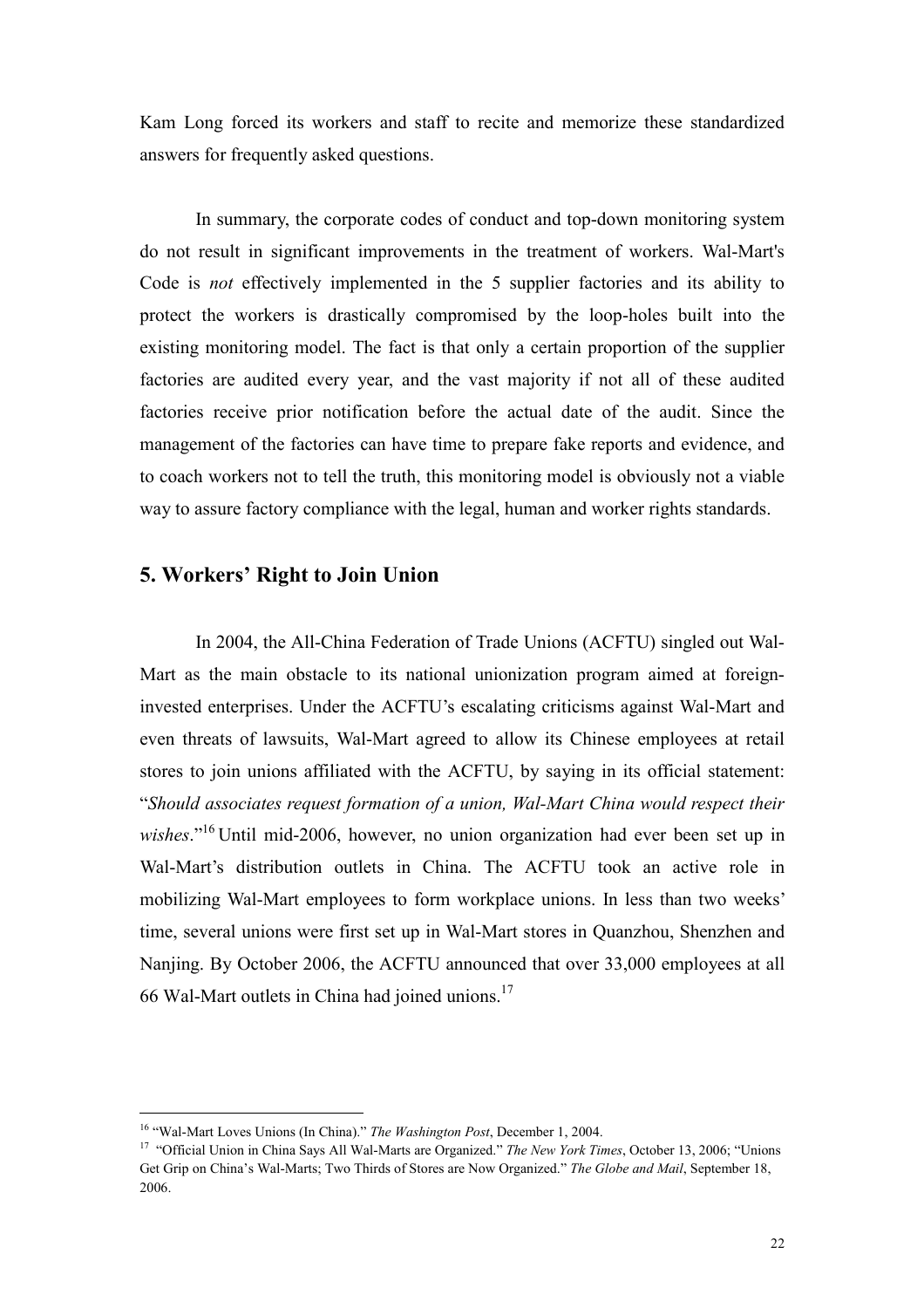While Wal-Mart's service workers at all China's stores are "organized," millions of Chinese manufacturing workers at thousands of Wal-Mart's supplier factories are either struggling to unionize themselves or to ensure that their unions work to advance their collective interests.

At Tai Qiang, workers with higher levels of rights consciousness have created their own "Compassion Group" [Aixin Xiaozu], which inspired their co-workers to continue further organizing initiatives. From late 2004 onwards, some 200 production workers participated spontaneously in various activities held by the "Compassion Group Activity Centre" at the workplace level.



A Tai Qiang worker and core member of the "Compassion Group."

Here are translated extracts from the petition letter of Tai Qiang workers (See Appendix III for the Chinese text):

We thus established "Compassion Group," where group participants can utilize their spare time to collect books and to voluntarily contribute funds to buy stationary, periodicals, and other objects for entertainment. Through our unselfish volunteer work and strong commitment, we were finally able to establish a "Compassion Group Activity Centre." Hence, with our great effort, we attained the highest level of praise from our fellow workmates. We were overflowing with joy yet couldn't help but worry because our Compassion Group was constantly growing. This growth caused some difficulties for us to engage in our work, for example, a lack of funding, manpower, and other material resources. These difficulties were further exacerbated by the flawed managerial systems as well as legal limitations. At that time, in order to better build a bridge linking the workers and the management, create a balanced bilateral labour-capital relation, and uphold a platform of dispute resolution through consultation and negotiation, we decided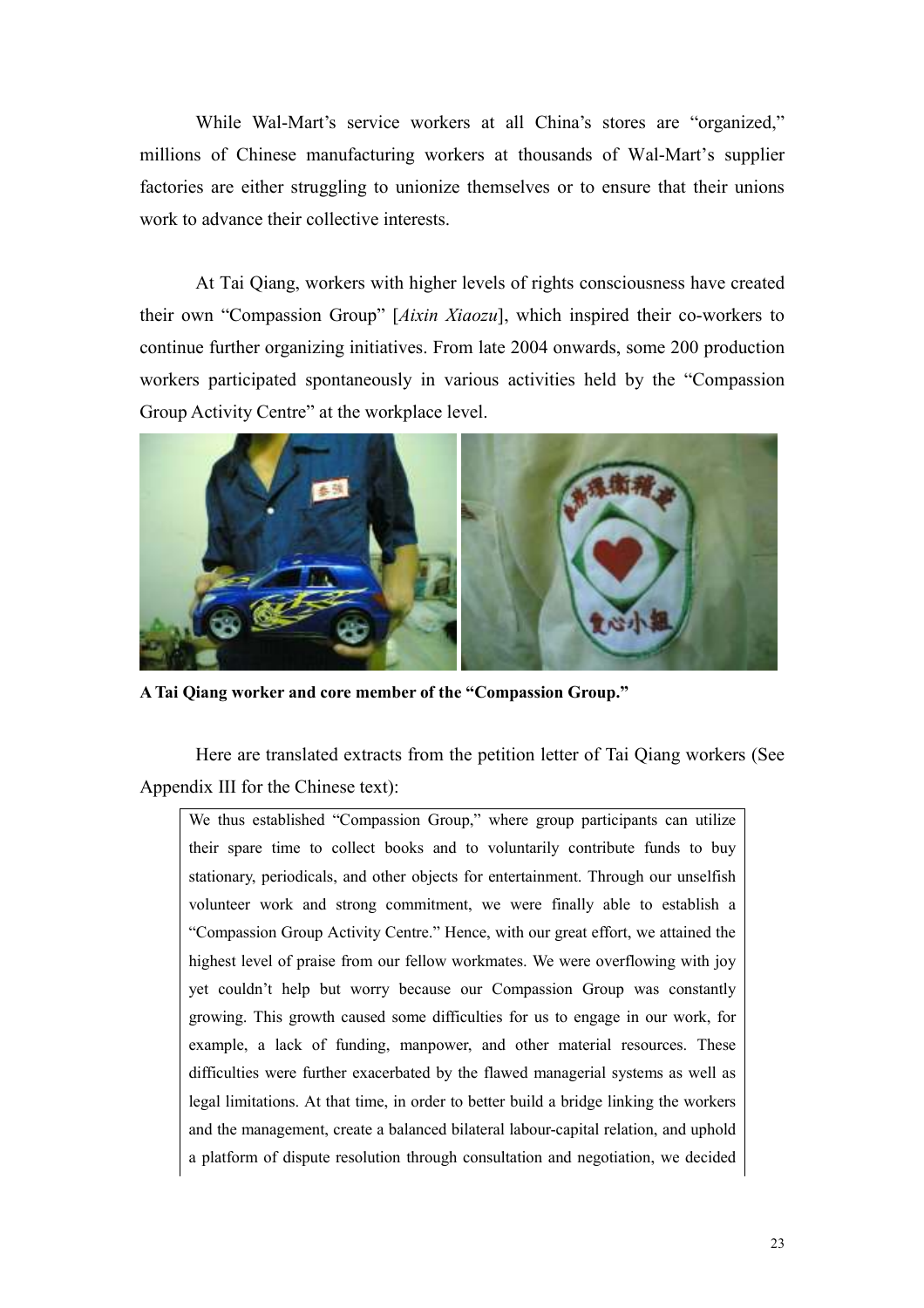to, in accordance with The People's Republic of China Trade Union Law, establish a labour union.

Four months after Wal-Mart included a freedom of association clause in its "Standards for Suppliers" in January of  $2005$ ,  $^{18}$  the "Compassion Group" at Tai Qiang submitted an application letter to the city-level union, signed by over 200 workers. The Trade Union Law stipulates that in any workplace with 25 or more employees, the workers can elect their own representatives and establish a basic-level union committee under the governance of local unions.

On April 4, 2005, with over 200 worker signatures in support, we formed an organizing committee. On the morning of April 5, we submitted our intention to forming an enterprise-based trade union to the higher ranking union leadership. We then returned to the factory to consult with the administrative manager on matters regarding the formation of the trade union. We were met with the company's unreasonable rejection. Consultations and negotiations yielded no results, and we also suffered severe retaliation from the factory.

The management, in violation of the Trade Union Law, suppressed workers' unionization efforts. Specifically, hundreds of workers signing the application letter were threatened to withdraw immediately their support for union organizers, 3 workers representatives were dismissed, and 1 of them was even detained by local police without justification for 16 hours. All these tactics dampened the union organizing committee's morale.

The company did not support the establishment of the union. It also shut down the Compassion Group that had already been established for 4 months. Furthermore, the company threatened workers who had supported us, demanding that they write a statement attesting that we had deceived all the signatories. Such conduct by the management made us feel quite hopeless, like there were no alternatives within the factory. We then reported the rejection to the high ranking union officials many

 $\overline{a}$ 

<sup>&</sup>lt;sup>18</sup> Wal-Mart's Standards for Suppliers began covering worker's right to freedom of association (FOA) and collective bargaining in January 2005. "Suppliers will respect the rights of employees regarding their decision of whether to associate or not to associate with any group, as long as such groups are legal in their own country. Suppliers must not interfere with, obstruct or prevent such legitimate activities" (Wal-Mart Stores, Inc. 2005, p. 27).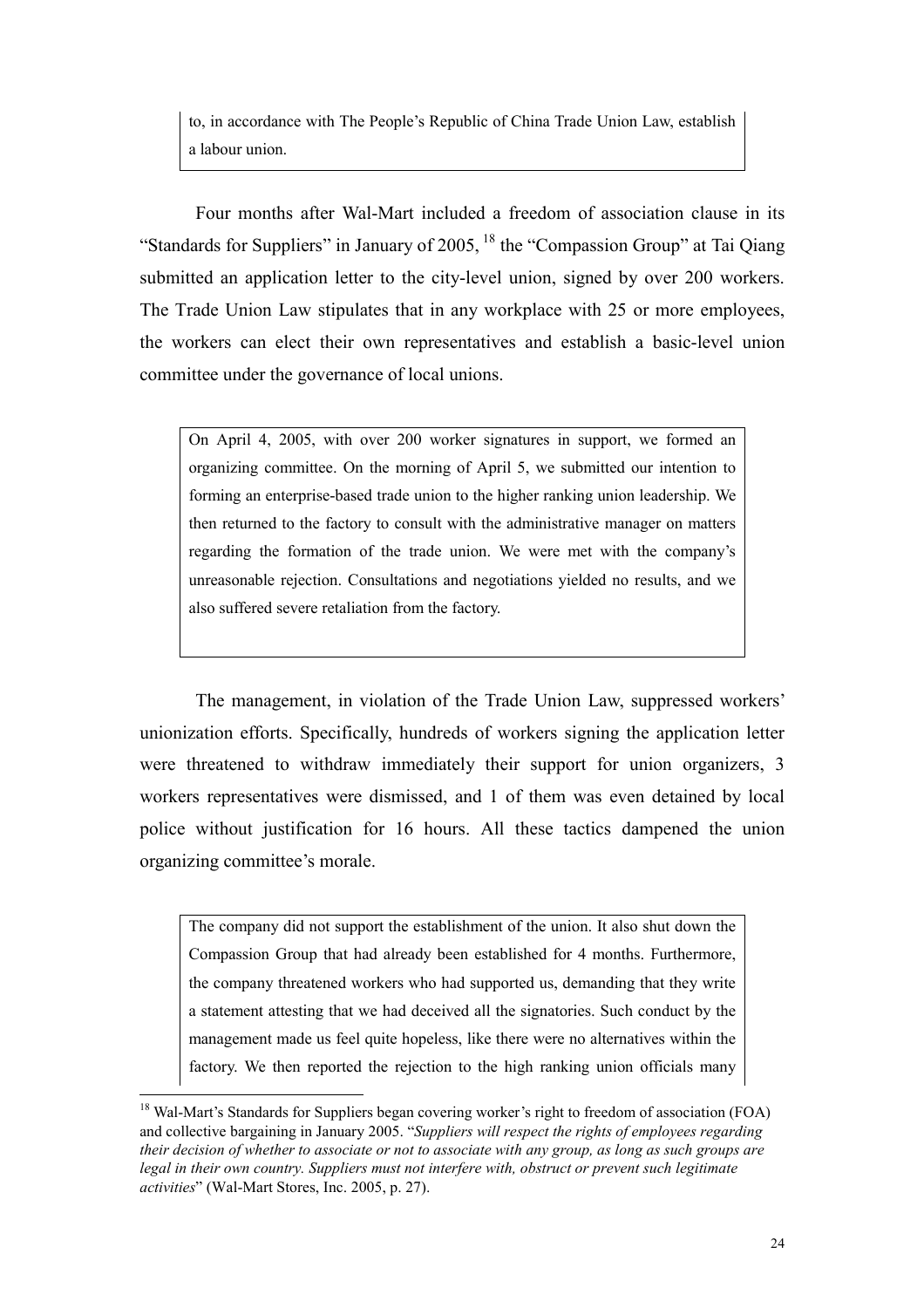times. A government representative eventually arrived. The management agreed to take care of the matter but in fact the retaliation against us only increased.

On April 18, 2005, the factory management fired 3 of the organizing committee members. We were ordered by the security personnel to leave the factory building. We did not give in but ran to the top floor of the dormitory, but there we were almost driven to jump down 8 stories. This use of force instigated quite a strong concern amongst our co-workers. They all criticized the factory's behavior. The police and fire-fighters also came, further criticizing the wrongs within the factory. Upon hearing about the incident, higher ranking officials from the union federation came to deal with the situation. All three parties (workers, management, and the local union) consulted and negotiated for over 2 hours in the neighborhood committee's meeting room. In the end the factory authorities finally agreed not to dismiss the 3 workers and the factory designated personnel worked with us to prepare a new organizing committee. It turned out that the factory delegates a person to take charge of the preparation. The factory and the workers each were allotted three representatives, but at that time the selections hadn't been completely decided. As part of the compromise, we wrote a statement admitting our fault in the near jumping incident and guaranteeing that we would never commit such a mistake again. The factory, in turn, expressed that it just wanted us to return to work and that it would not dismiss us without reason.

But the next day, when one of our members returned to the assembly department to work, he was made to leave the factory by the security personnel and immediately fired. We refused to accept this. The factory could not be allowed to go back on its word and forcefully fire us without reason. In order to establish our own union we faced a disastrous situation and retaliation from the factory. Now, how can we tolerate the establishment of a yellow union right before our eyes? Helping all the workers in the factory extricate themselves from this abyss of suffering was a responsibility we could not walk away from.

Leading Tai Qiang workers refused to yield to the management-dominated, pro-capital "union." They were ready to challenge the factory's use of violence. On April 21, 2005, they mailed a complaint letter to the social responsibility unit of Wal-Mart (the factory's major buyer) to seek their attention to the workers' urgent situation.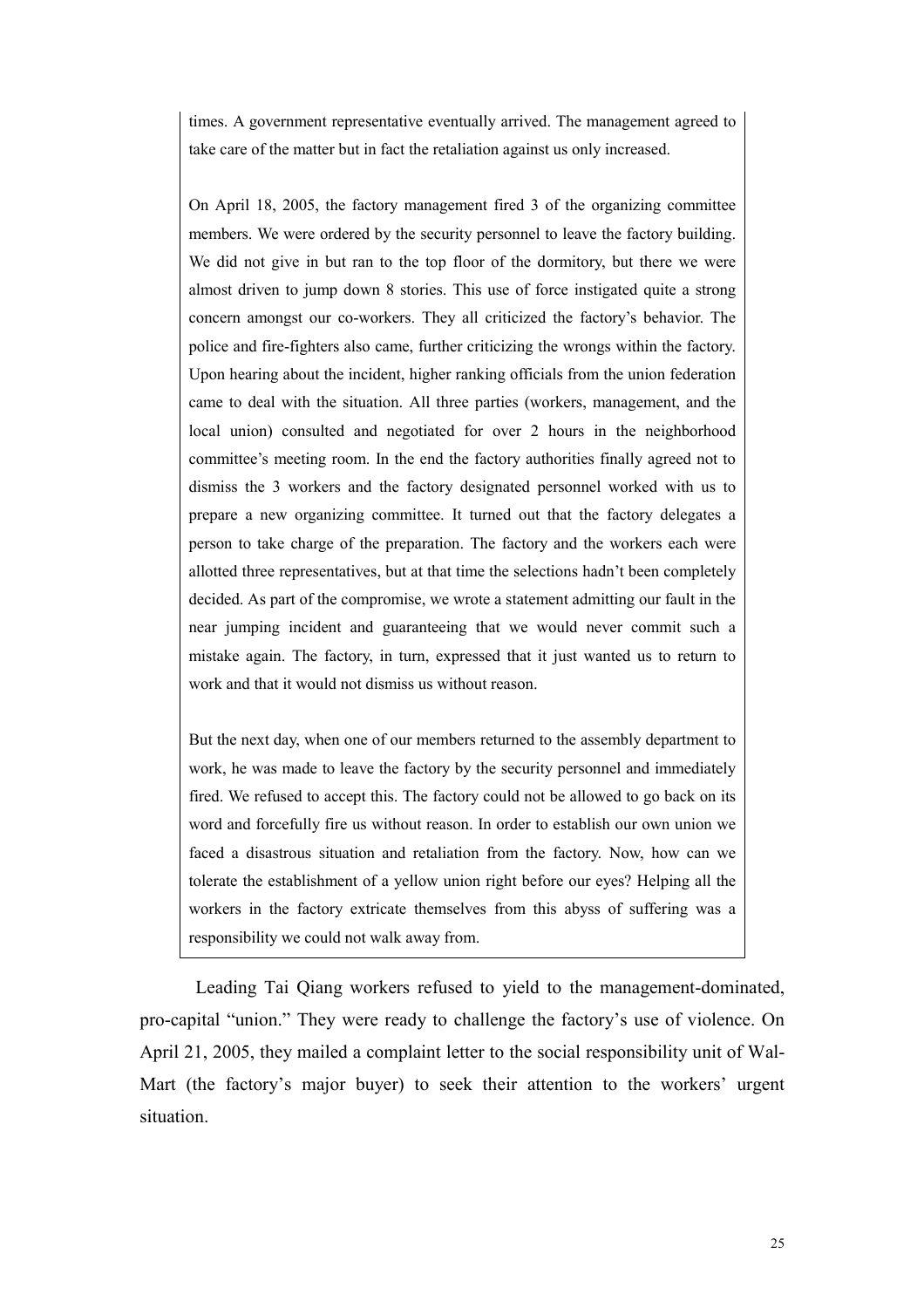Because our factory is a production facility of your corporation, you must assume responsibility for these violations in order to safeguard the international reputation and image of your corporation. We represent all our workers in requesting your prompt assistance in re-building a bridge between the workers and the factory, establishing a worker-run union, consummating the company's managerial protocols, and establishing a harmonious "worker family."

The above statements are based on truth. We hope your corporation will investigate the situation promptly!

In the end, Tai Qiang workers were deeply disappointed because their letter went unanswered. In light of this case, Wal-Mart's commitment to respect workers' union right at its suppliers, and hence collective bargaining, is questioned.

 At Kam Long, a union affiliated with the ACFTU may have existed; however, none of the worker interviewed know what their union does. No one has ever met face-to-face with the union chairperson, despite hearing his name repeated many times during the drilling and coaching sessions for factory audits. The union seems unrelated at all to workers' everyday lives. In one worker's words, "We all are forced to keep our resentment to ourselves, there is nowhere to register complaints… and we are afraid if we do complain, we will be fired or receive wage deductions."

 Without any support from major buyers such as Wal-Mart and the factory management, workers fail to participate in the decisions that affect their working lives. The inequality between capital and labor is widening.

# 6. SACOM's Demands: No More Sweatshop Toys made for Wal-Mart

 Wal-Mart should be held chiefly responsible for improving the labor conditions in its supply chain. The 5 concrete cases included in this report show the opposite. Workers' basic labor and human rights are not at all safeguarded. Businesses like Wal-Mart, which exploit workers and deceive consumers, will not be tolerated by our society.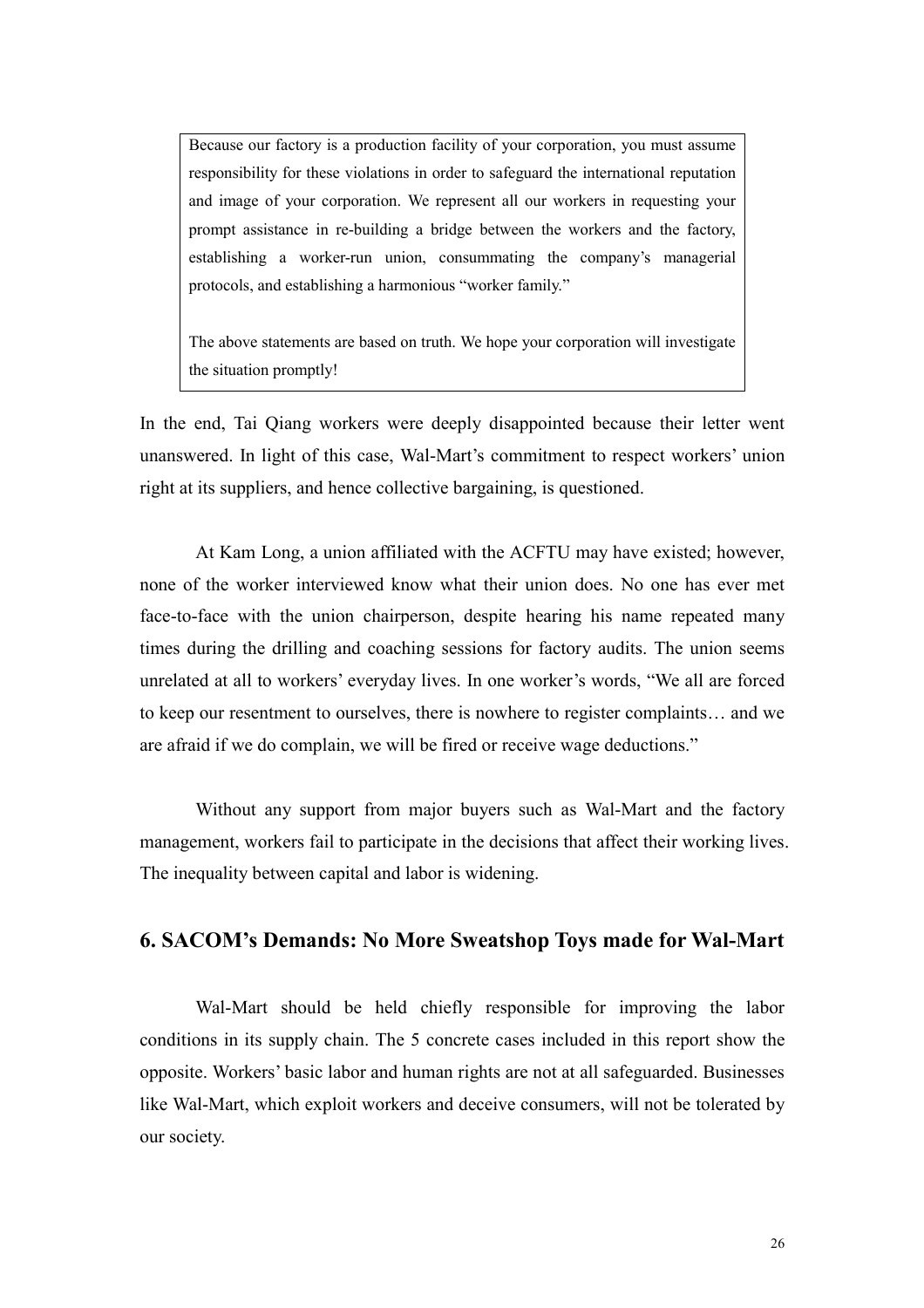SACOM demands Wal-Mart take social responsibility seriously to end sweatshop labor in its suppliers now! Wal-Mart should engage in long-term partnerships with factory managers and workers to promote decent work conditions.

# Wal-Mart must:

- 1. Strictly enforce Chinese Labor Law and Trade Union Law to safeguard workers' lawful rights;
- 2. Give every worker at every supplier a written employment contract and a copy of Wal-Mart's Code of Conduct in Chinese;
- 3. Pro-actively work with suppliers to enhance labor rights through sharing CSR implementation costs and reforming sourcing policies. In particular, (a) raise the order price and lengthen turn-over time so as to reflect reasonable labor costs; (b) encourage factories to come into compliance by providing concrete recommendations and set a clear timeline for non-compliant facilities to make improvements;
- 4. Collaborate with independent, credible NGOs to provide workers at its supplier factories with labor rights training programs, and establish worker representation through democratic elections to protect workers' legal rights, health and safety, and overall welfare;
- 5. Increase the level of corporate transparency by publicly disclosing the names and addresses of all supplier factories, including contract manufacturers and subcontractors – and openly welcome student activists, academics, and human rights advocacy groups to serve as monitors.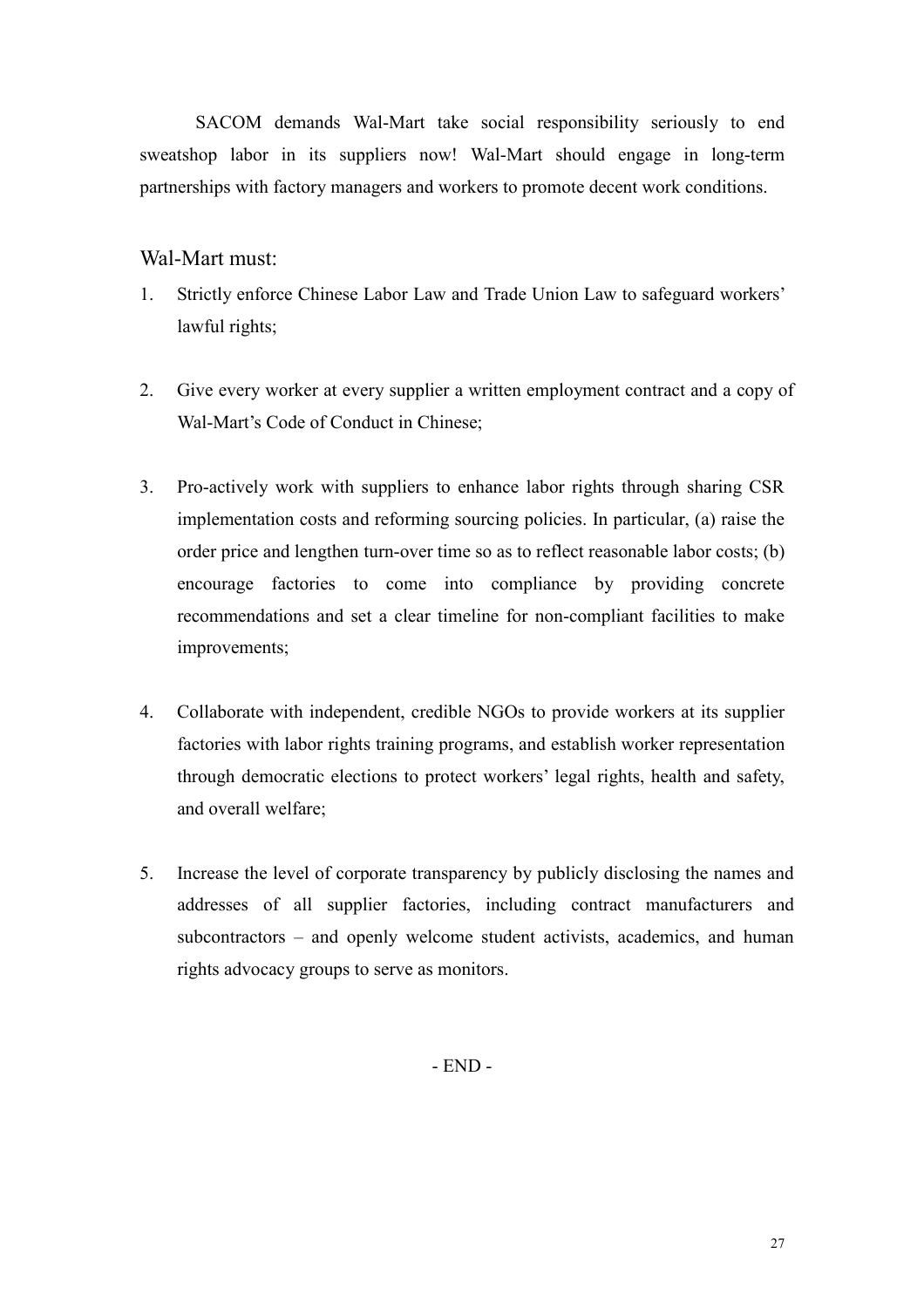# Appendix I

Tai Hsing Toys (Shenzhen) Co., Ltd. – Business Registration Certificate

|                   | 核准外商投资企业注册登记的有关资料                                                                                                           |  |
|-------------------|-----------------------------------------------------------------------------------------------------------------------------|--|
|                   | 中文名称: 秦兴玩具(深圳)有限公司                                                                                                          |  |
|                   | 注 册 号: 企独粤深总字第300940A号                                                                                                      |  |
| 住                 | 所:深圳市龙岗区布吉镇丹竹头村(邮政编码: 518114)                                                                                               |  |
|                   | 电话: 13418504229                                                                                                             |  |
|                   | 企业类型; 独资经营(港资)                                                                                                              |  |
|                   | 法定代表人: 黄莲肇                                                                                                                  |  |
| 董事长: 黄建肇<br>副董事长: |                                                                                                                             |  |
|                   | 董事: 王胜健 张肃堂                                                                                                                 |  |
| 总经理: 邹国辉<br>副总经理: |                                                                                                                             |  |
|                   | 注册登记日期: 一九九二年七月十日                                                                                                           |  |
|                   | 经营期限: 自 一九九二年七月十日 至 二〇四二年七月十日                                                                                               |  |
|                   | 生产玩具及其零件,产品100%外销。增加:生产经营塑料制品及家用小电器。(不含许<br>经营范圈:可证管理商品)。增营产品100%外销。增加:生产经营电子线路板半成品及配套的电<br>子、五金配件(不可设腐蚀、电镀加工工序,增营产品100%外销。 |  |
|                   | 投资总额: 港币 4100万元                                                                                                             |  |
|                   | 注册资本: 港币 3200万元                                                                                                             |  |
|                   | 年检情况: 2006年度已年检                                                                                                             |  |
|                   | 核准日期: 二〇〇六年八月二十八日                                                                                                           |  |
|                   | 登记机关: 深圳市工商行政管理局                                                                                                            |  |
| 备注:               |                                                                                                                             |  |
|                   | 股东名称: 泰兴国际有限公司<br>出资比例: 100% 国别地区:                                                                                          |  |
|                   | (本资料仅供参考, 不得作为经营凭证。)<br>、新闻<br>以上资料由深圳市江商物价信息中心提供                                                                           |  |
|                   | 二〇〇七年五月廿九日<br>咨询证明专用章<br>(3)                                                                                                |  |
|                   |                                                                                                                             |  |
|                   |                                                                                                                             |  |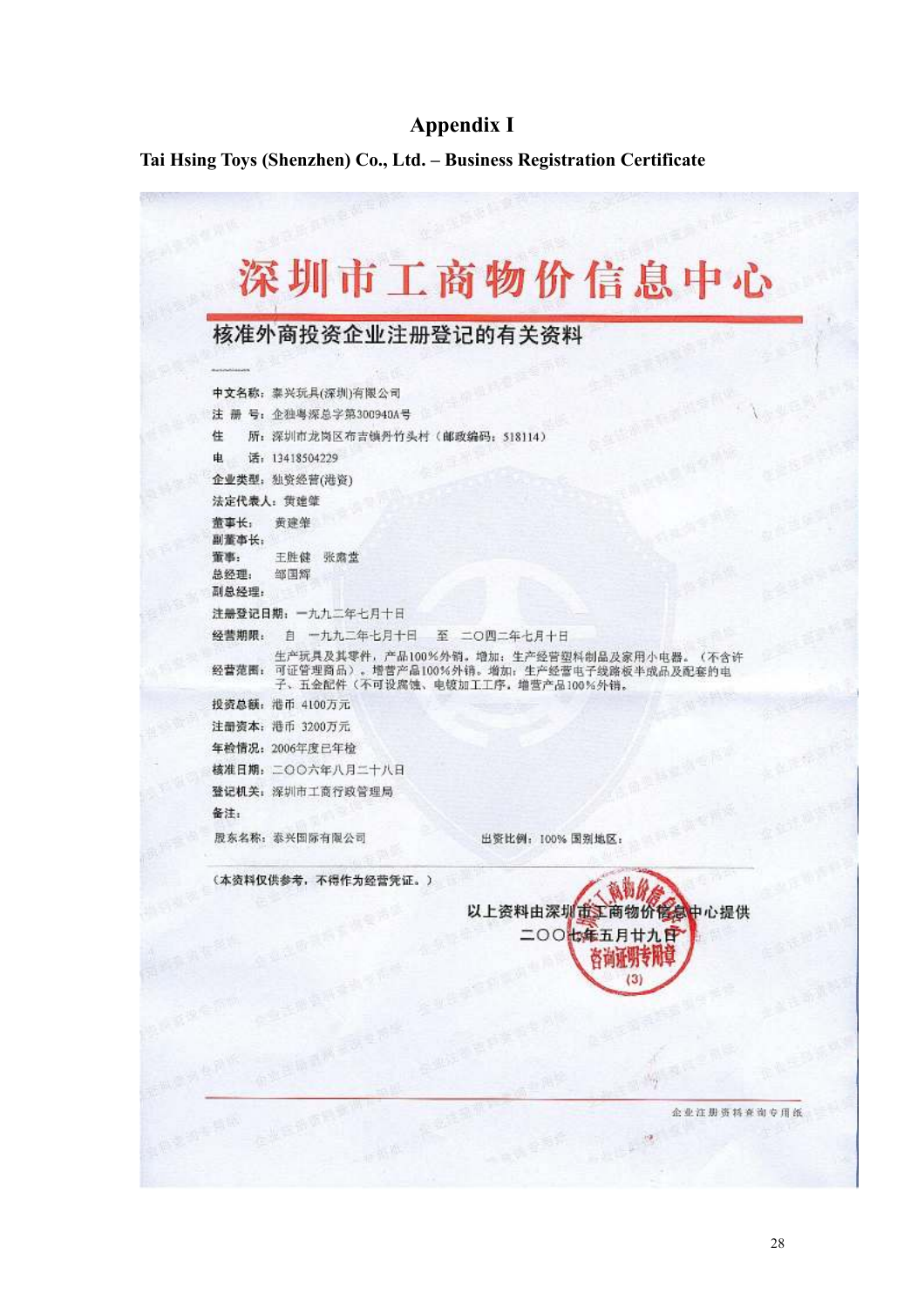# Xin Tai Xing Toys (Shenzhen) Co., Ltd. – Business Registration Certificate

|              | 核准外商投资企业注册登记的有关资料                            |                  |                    |  |
|--------------|----------------------------------------------|------------------|--------------------|--|
|              |                                              |                  |                    |  |
|              | 中文名称: 新台兴塑胶电子制品(深圳)有限公司                      |                  |                    |  |
|              | 注 册 号: 企独粤深总字第303685A号                       |                  |                    |  |
| 件            | 所: 深圳市宝安区新安镇固成朱坳厂房4号(邮政编码: 518126)           |                  |                    |  |
| 电话: 27497611 |                                              |                  |                    |  |
|              | 企业类型:独资经营(港资)                                |                  |                    |  |
| 法定代表人: 许南煌   |                                              |                  |                    |  |
| 董事长: 许南煌     |                                              |                  |                    |  |
| 副董事长:        | 董事: 徐盛宏 黄文滨                                  |                  |                    |  |
| 总经理: 许南煌     |                                              |                  |                    |  |
| 副总经理:        |                                              |                  |                    |  |
|              | 注册登记日期: 一九九五年五月三日                            |                  |                    |  |
|              | 经营期限: 自 一九九五年五月三日 至 二〇一〇年五月三日                |                  |                    |  |
|              | 经营范围: 生产经营塑胶电子礼品(不含许可证管理及深圳市限制项目),产品100%外销,  |                  |                    |  |
|              | 投资总额: 港币 570万元                               |                  |                    |  |
|              | 注册资本: 港币 570万元<br>年检情况: 2005年度已年检, 2006年度未年检 |                  |                    |  |
|              | 核准日期: 二〇〇四年十二月二十三日                           |                  |                    |  |
|              | 登记机关: 深圳市工商行政管理局                             |                  |                    |  |
| 备注:          |                                              |                  |                    |  |
|              | 股东名称: 香港英利企业有限公司                             | 出资比例: 100% 国别地区: |                    |  |
|              | (本资料仅供参考,不得作为经营凭证。)                          |                  |                    |  |
|              |                                              |                  | 以上茶糖出深圳市工商物价信息中心提供 |  |
|              |                                              | ○○七年五月廿九日        |                    |  |
|              |                                              |                  |                    |  |
|              |                                              |                  |                    |  |
|              |                                              |                  |                    |  |
|              |                                              |                  |                    |  |
|              |                                              |                  |                    |  |
|              |                                              |                  |                    |  |
|              |                                              |                  |                    |  |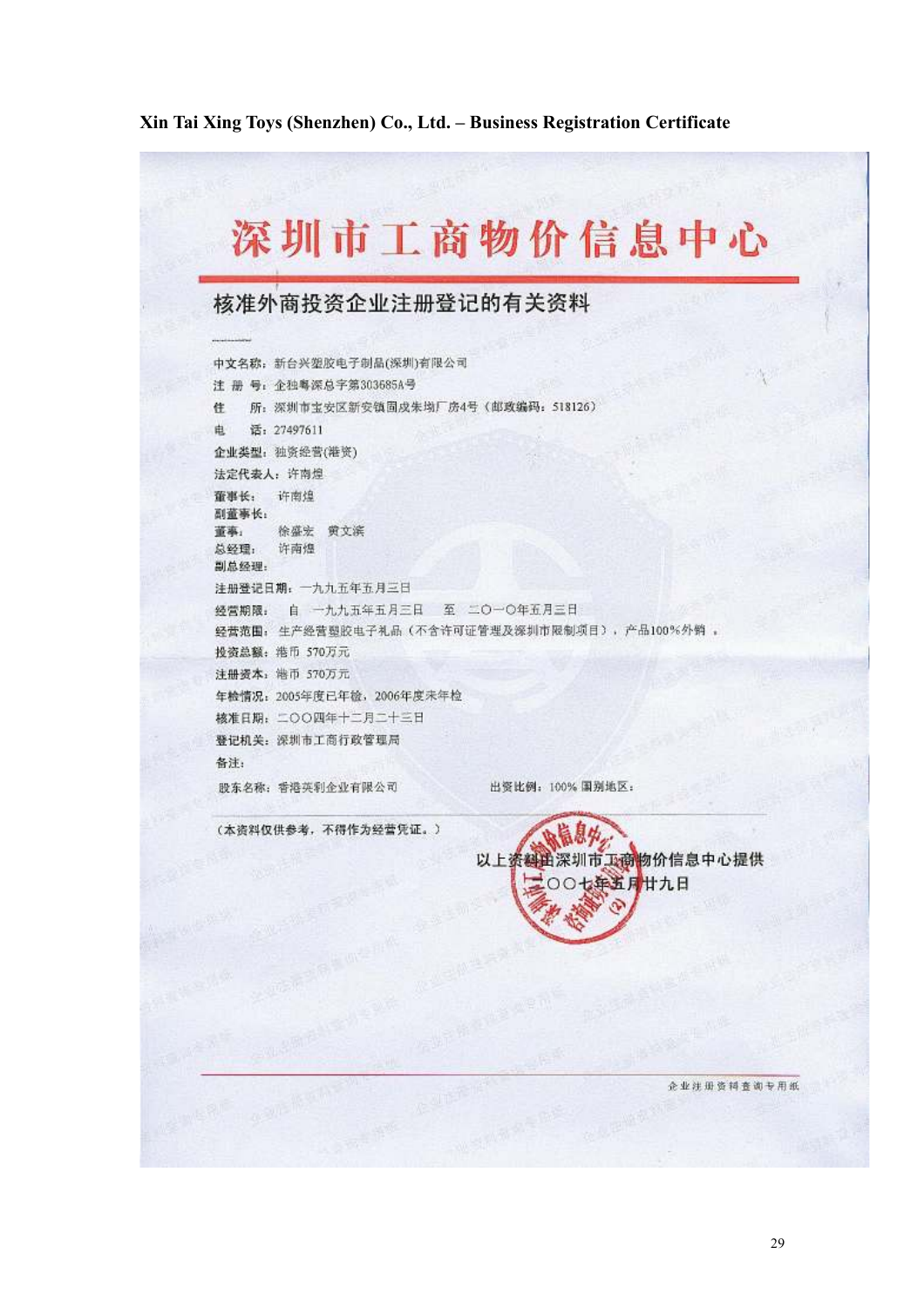# Zai Xing Toys (Shenzhen) Co., Ltd. – Business Registration Certificate

|            | 核准外商投资企业注册登记的有关资料                                                                                       |
|------------|---------------------------------------------------------------------------------------------------------|
|            |                                                                                                         |
|            | 中文名称: 再兴电子(深圳)有限公司                                                                                      |
|            | 注 册 号: 企独粤深总字第303544号                                                                                   |
| 仹          |                                                                                                         |
|            | 电话: 61155838-737                                                                                        |
|            | 企业类型;有限责任公司(外国法人独资)                                                                                     |
|            | 法定代表人: 洪毅弘                                                                                              |
| 董事长: 洪毅弘   |                                                                                                         |
| 副董事长:      |                                                                                                         |
| 总经理: 沈政雄   | 董事: 许惠琦 陈在盛                                                                                             |
| 副总经理:      |                                                                                                         |
|            | 注册登记日期: 一九九五年二月十五日                                                                                      |
|            | 经营期限: 自 一九九五年二月十五日 至 二〇一〇年二月十五日                                                                         |
|            | 生产经营高智能电子礼品(不含限制项目),产品100%外销。增加:生产经营玩具<br>经营范围: 装饰品、电子线路板插件、电子五金配件、产品100%外销。增加: 生产经营塑胶件。增<br>营产品100%外销。 |
|            | 投资总额: 港币 8800万元                                                                                         |
|            | 注册资本: 港币 6800万元                                                                                         |
|            | 年检情况: 2005年度已年检, 2006年度未年检                                                                              |
|            | 核准日期: 二〇〇六年十二月二十五日                                                                                      |
|            | 登记机关: 深圳市工商行政管理局                                                                                        |
| 备注:        |                                                                                                         |
|            | 股东名称: 力创(毛里求斯)有限公司<br>出资比例: 100% 国别地区:                                                                  |
|            |                                                                                                         |
|            | (本资料仅供参考,不得作为经营凭证。)                                                                                     |
|            | EWT.<br>以上资料由深圳市工商物价信息中心提供                                                                              |
|            | <b>AWERIA</b><br>二〇〇七年五月廿九日~                                                                            |
|            | <b>ARMITERIA</b><br>昏窗延明专用章                                                                             |
|            | (3)                                                                                                     |
|            |                                                                                                         |
|            | 大阪市をある                                                                                                  |
|            | <b>SENVAN</b><br><b>M WI</b>                                                                            |
| WEST OF NO | <b>ESYSTIM</b><br>三甲甲酸乙酸                                                                                |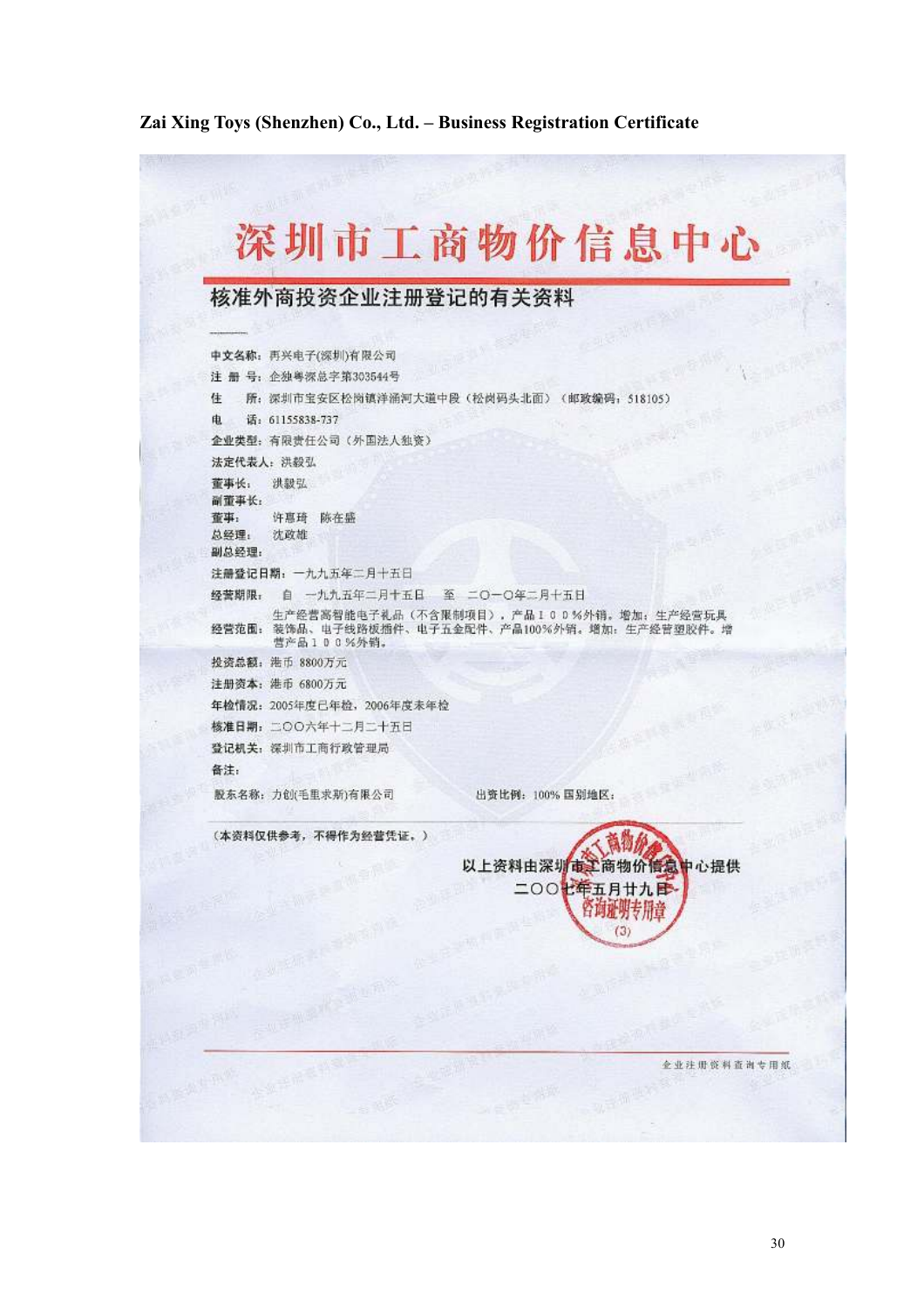# Appendix II

A standaized answer key prepared for inspections by Kam Long Industrial Co., Ltd. Part I

(答:按照厂人职日期) 1. 什麼時候入廠? 2. 入廠時有無收壓金? (答:沒有) 3. 你的出生日期是什麼時候? 家乡地址在那里? (按身份证上的资料问答) 4. 入廠時有否確視·守則或須知文件給你們參閱? (答: 有· 頁工手冊) 5. 有無員工手冊發給你們? (答:有,放在住的地方) 6. 你入廠時有否給予培訓試用期? (答:有。一個月) 7, 培訓了些什麼? (答: 版理·工作時間, 消防安全·生產安全等) 8. 培訓期工資行過怎樣計算? (答: HAR I 33 元/天, 即是 4.13 元/小时) 9. 培訓後工資又怎樣計? (答: 廠」34元/天. 即4.25元/小时) 10. 勞動法規定現時最低工資是多少? (答:684元) 11. 廠方有否宿舍, 伙食提供? (答:沒有·自己到傍边的宿舍楼搭食搭住;如 员工是在外租房的则应答:自己在外面租房及煮食) 12. 每月開多少天工? (答:每周五天,但通常星期六白天也會加班,星期天都是休息的, 13. 星期六開工怎樣計工資? (答: 雙倍計算) 14. 有沒有加班? (否:①A. 一班制的各里期一全星期五每晚加班 1 小时, 星期六上平加 班 4 小叶: 三期制的普遍明六白天加研8 小叶。 ②从1月1日起调整为:星期一至星期五晚上加班2小时:星期大白 天加班 8 小时) 是否自顧加班? (本) Part II

| 40. 車間有沒有要箱?<br>(答:有)                                 |  |
|-------------------------------------------------------|--|
| (答:鑑隆公司)<br>41. 你們工廠名叫什麼?                             |  |
| 42. 你們工廠這麼少人上班,其他人是不是今天都放假了? (答:沒有·就是認麼多人)            |  |
| 43. 你戴有幾層樓7. (答:5層)                                   |  |
| 44. 你廠有哪幾個部門? (答: 壓條: 吹氣, 磨膠, 上色, 裝配, 維修, 工程, OC, 倉庫) |  |
| 45. 有無強迫轉換工種? ( ) ( ) ( ) ( ) ( ) ) ( )               |  |
| 46. 可吉轉換工種? (答:可以)                                    |  |
| 47. 你們可否聽電話? (答:意事可以,如是一般事情則隻可轉達留言)                   |  |
| 48. 知不知道我們今天來驗廠, 是否在培訓你們? (答:不知道, 沒有)                 |  |
| 49. 有沒有房租津贴補給你們? (答:沒有)                               |  |
| 50. 工會負責人是誰? 工會的作用是什麽? 有困難找誰解決 ? 工會在那裡辦公 ?            |  |
| 普:(張俊軒) (解我們工人解決問題) (張俊軒)<br>(A, B)                   |  |
| 你是否参加工管? (有參加的答: 有, 没有参加的答: 沒有)                       |  |
| 51. 工廠有無跟你們簽勞動合同? (答:有);                              |  |
| 52. 合同期限多長? (答:一般等 6 個月, 具体按合同上签订的期限回答);              |  |
| 53. 合同上海訂的工资是多少? (工人答:34元/日);                         |  |
| 54. 你们手上是否也有一份? (答:有。放在住的地方)                          |  |
| 55. 合同上有罪些内容? (合同期間、工作内容·工作時間·工資支付·差點保護及媒件等)          |  |
| 56. 入路時有無體檢? 每年有无进行一次体检? 體檢是否自己出錢?                    |  |
| (4)<br>$\left( \frac{\pi}{H} \right)$<br>(公司出线)       |  |
| 有無健康証? 可否实来看看? 如果體格出來有孕是否缝用?                          |  |
|                                                       |  |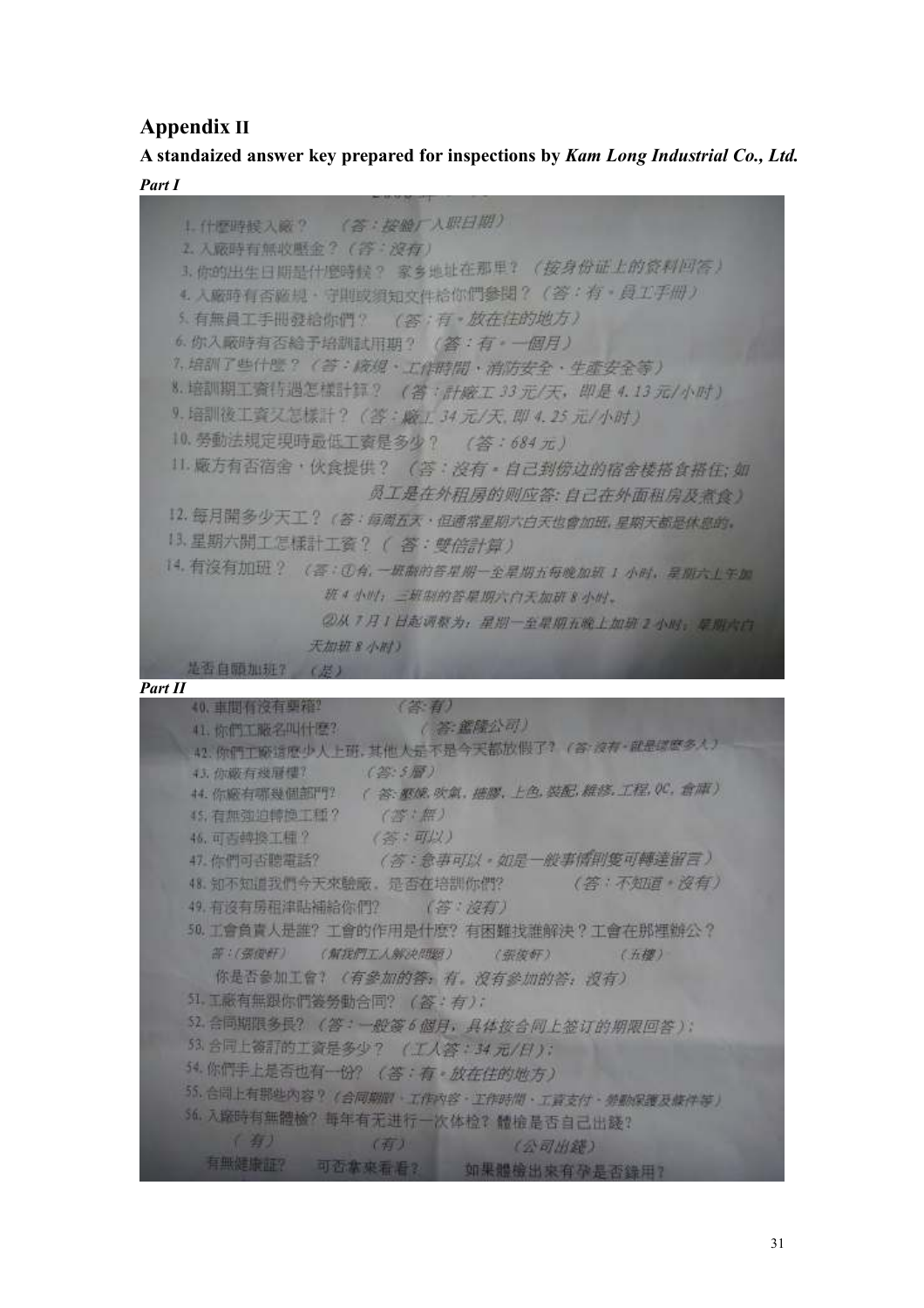

#### Part IV

第: 可以口頭向上級管理人員學報, 亦可投信到意見箱進行反映。 4. 你們最近有沒有受過有關反恐方面的培訓?

答:有。

5. 如果你們辭工要交回什麼東西給公司? 答:型罗回喷証及廠服。

以下三點管理人員適用:

1. 你入廠時有否給予培訓試用期? (有,一個月) 2. 你們的工資是怎樣計算的? (基本工資以日薪计算 《20.5 天/月計》 + 補貼) 工资级别: 拉长级: 34.15 元/日(即700 元/20.5 天): 副主管级: 36.59 元/日 (即 750 元/20.5 天): (包括写字楼的非主管 级人员及工程部工程师》 正主管线: 39.02 元/日 《即800 元/20.5 天》:

经理级以上, 43.90 元/日 (即900 元/20.5 天)。

3. 合同期限: 一般等6个月至1年期限。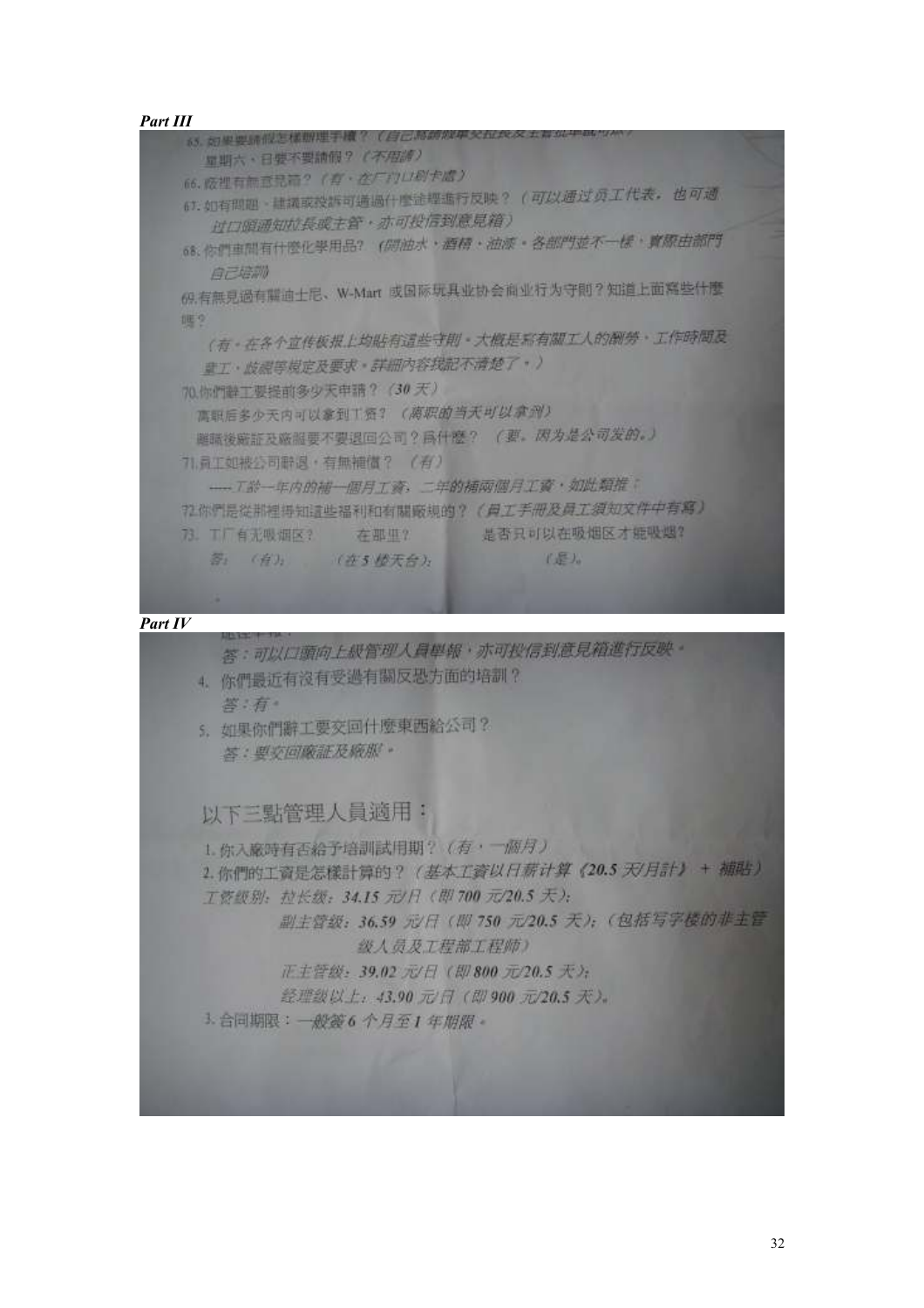# Appendix III

A Letter sent by Tai Qiang workers to the Wal-Mart Inc. dated 21 April 2005

請求信

致沃爾瑪公司勞工人權部:

我們是貴公司屬下一家加工廠的工人,由於本廠管理制度不完 善,以致工人業餘生活過於狹窄,工廠的生產力降低,產品質量下 降,工人流失率過高。

2004年底,我們本著「以家為廠」的宗旨,豐富大家的業餘 生活,提高同事們的工作積極性,增強工人在廠裡的歸屬感。

我們自發成立了「愛心小組」,經過小組成員利用業餘時間收 集圖書,自願捐錢買了一些文具和報刊、娛樂用品等。在我們無私 奉獻的精神帶動下,終於成立了「愛心小組活動中心」。於是我們更 加努力的付出,得到同事們的高度讚揚。我們欣喜之餘,不由擔 憂,因為愛心小組在不斷成長,使我們的運作出現困難,如經費、 人力、物力及工廠制度的不完善等因素,並受法律的局限。同時為 了更好的為工人與工廠搭起一座溝通的橋樑,平衡雙方的勞資關 係,協商談判解決問題的平台,我們決定依照《中華人民共和國工 會法》成立工會。

2005年4月4日,我們在 200多工人的簽名支持下,選出籌備 小組名單,並於 4 月 5 日上午把籌備委員名單呈報給上級工會領 導,同時回到工廠,找到行政主管協商組建工會之事。我們卻遭到 公司無理拒絕,協商談判無果,還遭到廠方打擊報復。

公司不但不支持組建工會還查封了已經成立了 4 個月的愛心小 組,並威迫支持過我們並為我們簽名的工人,要他們書面寫出是我 們騙了大家簽名的。工廠此種做法與行為讓我們感到很失望,無奈 之下,我們多次去上級工會反映情況。上級工會來人處理了,但廠 方口頭簽應之後,更加加大打擊報復我們。

2005年 4 月 18 日, 廠裡宣佈解僱籌備小組 3 位籌備委員, 並 下令讓保安趕我們三位籌備委員出廠。3 位委員被迫上宿舍樓頂, 差點被迫的跳下 8 樓。這一事件引起很大反應,全廠員工都為我們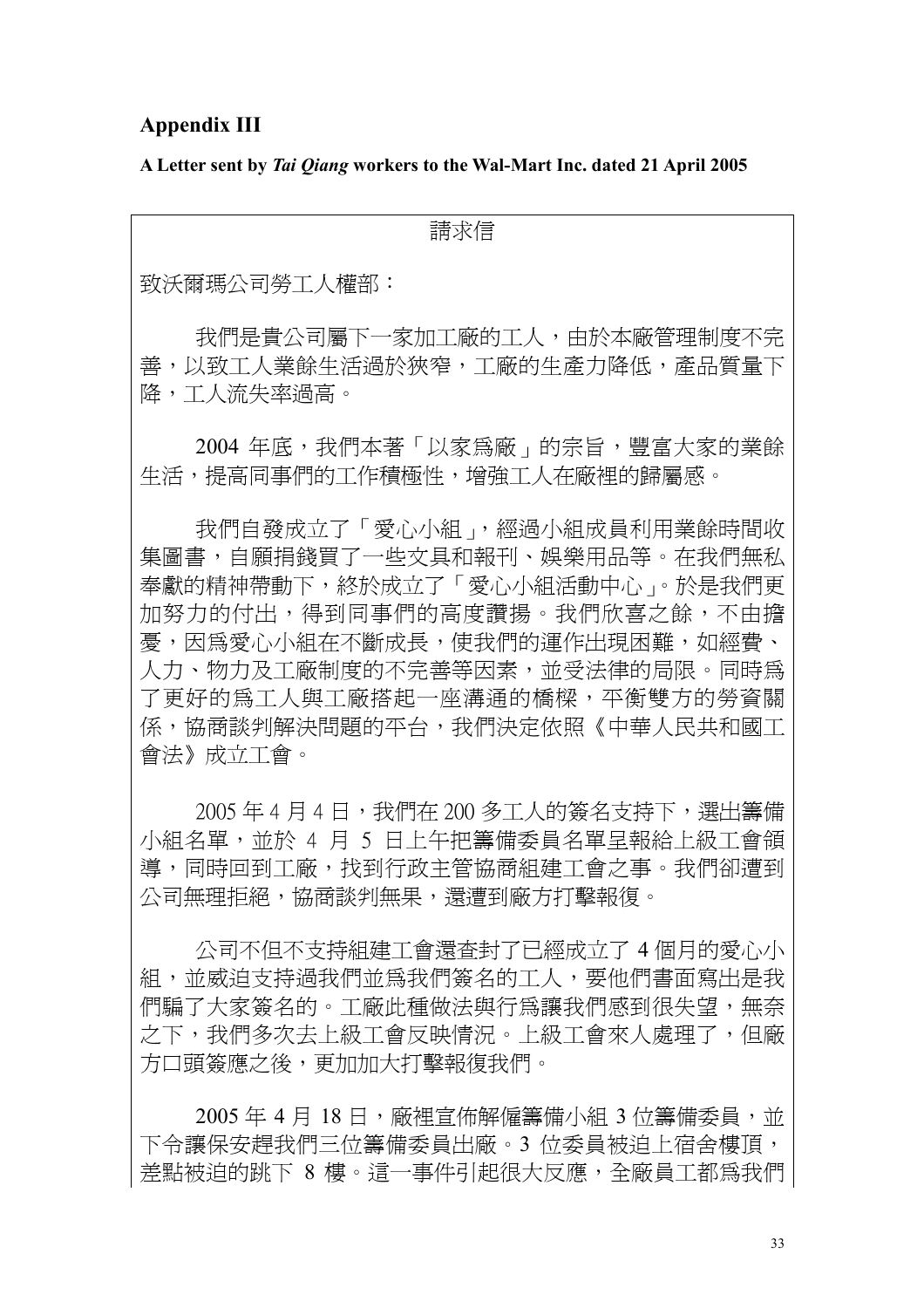鳴不平。警察和消防隊人員也來了,並批評廠裡的不對。上級總工 會聞訊來人處理此事,我們三方(工人、廠方、地方工會)在居委會 的會議室協商談判約 2 小時,最後廠方同意不解僱三位籌備委員, 並和廠方委派的人員一併籌備新的籌備小組。組長由廠方派的人擔 任,廠方和工人各選出三名代表,但當時未有確定人選。我們也寫 了檢討書承認跳樓事件的不對,保證以後不再犯錯;廠方也表示只 要我們回廠安心工作,不會把我們無故的解僱。

但第二天我們的成員(小熊)回到裝配部上班,卻被保安趕出廠 且直接解聘了他。我們不服,廠方不能食言,強行無理的將我們解 僱。我們是為了成立工人自己的工會,才遭到工廠的打擊報復,難 道讓我們眼睜睜看著廠裡成立「牌子工會」嗎?讓全廠的工人從水 深火熱之中解脫出來是我們不可推卸的責任。

現在工廠此種不尊重工人的行為,已經是嚴重的違反了《中華 人民共和國工會法》第一章第三條,也違反貴公司企業社會責任準 則及生產行為守則,嚴重侵害了工人的權益,打擊了工人的工作積 極性。由於我們工廠是貴公司所屬的加工廠,為了維護貴公司在國 際的名譽和形象,我們代表全廠同事請求貴公司及時協助我們與工 廠重新搭起一座溝通的橋樑,幫助我們成立一個工人自己的工會, 完善公司的管理制度,建立一個完美和協的「工人之家」。

附工會籌備成員名單︰ (8 位工人的簽名) 聯繫電話:

(2 位工人的資料)

以上呈訴句句屬實,急盼貴公司詳查! 公司名稱︰泰強製品廠 公司地址︰深圳市寶安區西鄉鎮三圍村 公司電話︰0755 – 2747 6228

註︰我們工人工會籌備小組成員小熊於 2005 年 4 月 15 日下午被公 司誣陷偷廠方資料被抓到當地派出所拘留 16 小時。

 $2005 - 4 - 21$